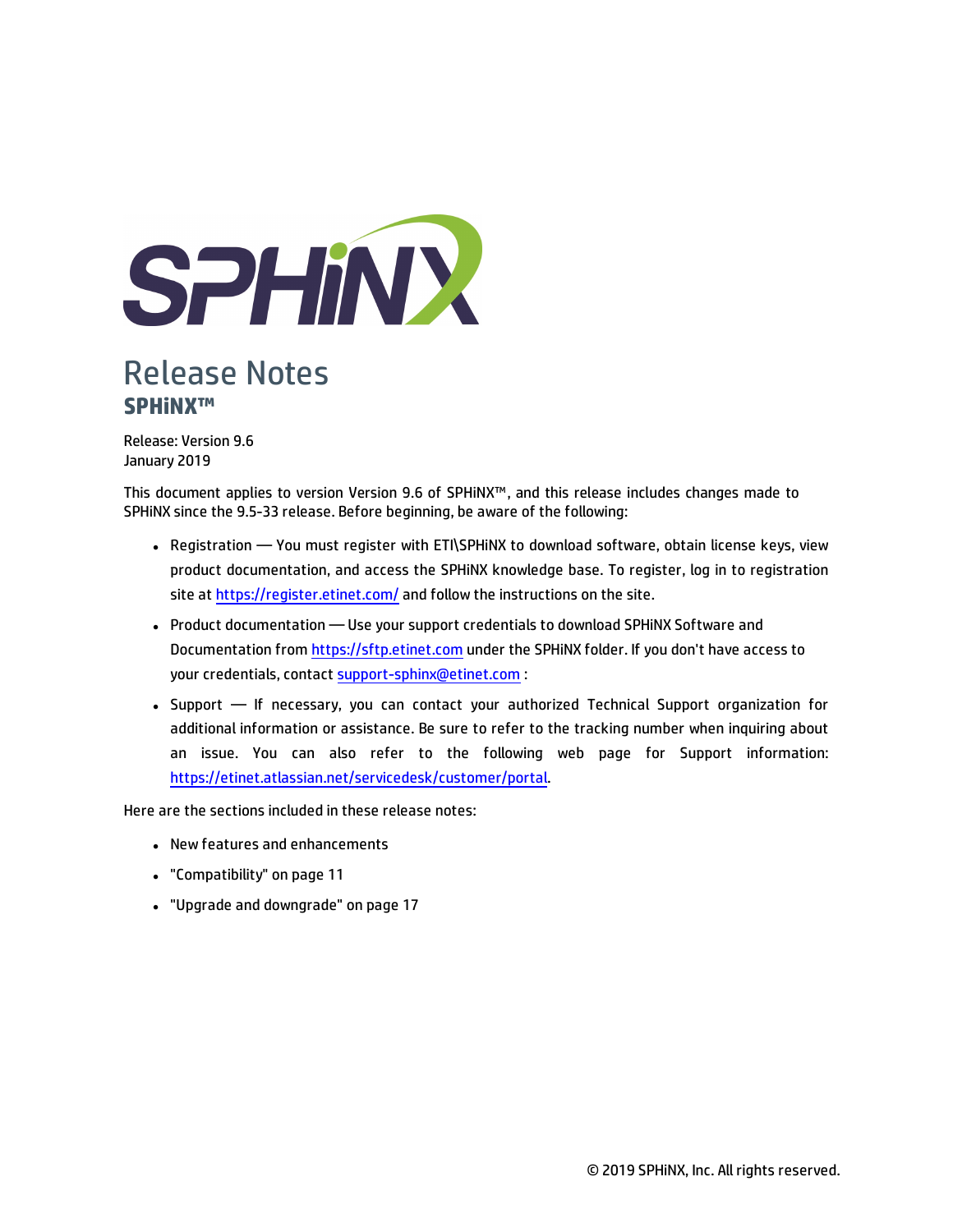# **New features, changes, security vulnerability fixes, and decommissioned features**

The 9.6 release includes changes made to SPHiNX since the 9.5 release. For information about features and enhancements included in all past releases, refer to the *Release Notes* for each version, which are available on the registration site.

The issue tracking number is provided (between brackets) - if available - to identify the related support case; each tracking number is a unique identifier, not a counter.

### **New features and changes**

- **. Manage Virtual Tapes** page has been improved and changed as follows:
- 1. the multi-action drop-down list has been moved to the left side of the panel
- 2. the layout of the **Manage Virtual Tapes** page has been modified to show icons for single action operations (mount and unmount action icons) next to each cartridge listed in the table
- 3. the display of the **Filter By Location** options has been changed to show under **Libraries** all the library names to choose from
- 4. the field "Show Cartridges In" has been changed to "Filter by Location" with multiple-choice options in a drop-down list
- 5. the mount/unmount button color theme has been changed to indicate the state of the operation
- 6. the mount dialog displays only the standalone VTDs, if cartridges are filtered by Shelf. If cartridges are filtered by library, the mount dialog displays the libraries.
- <sup>l</sup> The **Dump Tables** page has been decommissioned. These tables will not be displayed anymore on the User Interface.
- New action button available to re-certify an expired certificate.
- New feature allowing to mount/ unmount a virtual cartridge in the tape drive of a library. This new feature is available only on the **Manage Virtual Tapes** page, not on the **Advanced Media Actions** page.
- <sup>l</sup> If no VTL configured on SPHiNX, the **Manage Virtual Tapes** page, in the **Actions** drop-down list (under **View Drives**), will not display the **Library Operations** option.
- Non-required kernels get cleaned up when upgrading to a new kernel.
- Improved the Clear Cache feature to create and update data faster and to support NFS vaults.
- The minimum quota value for ZFS DATAxx and VAULTxx is 1000Mb/1Gb.
- RAIDZ-1 and RAIDZ-2 setup for ZFS storage at manufacturing has been modified based on the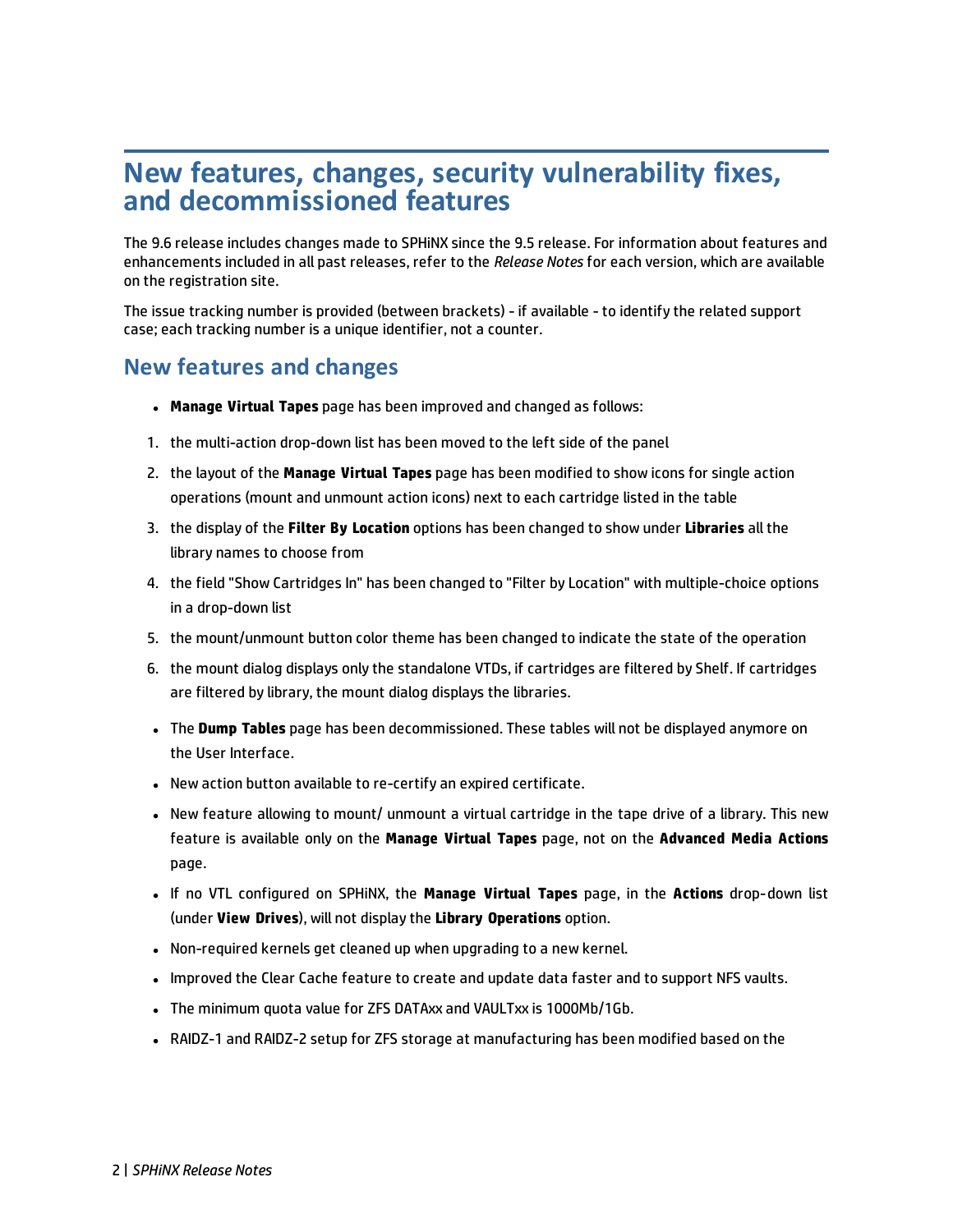number of disks.

**.** New feature that allows bulk deletion on the **Manage Jobs** page.

### **Resolved defects**

- Fixed an error message typo ("Error updating schedule").
- <sup>l</sup> The quota field on the **ZFS Vaults** page has been modified to accept only numeric values.
- <sup>l</sup> The quota field on the **ZFS Vaults** page generates an error message when the quota value is lower than "1G".
- <sup>l</sup> Fixed a bug that prevented the correct ZFS quota value to be displayed in the **System Status** page.
- <sup>l</sup> Resolved an issue related to the **Delete** dialog box on the **Manage External Data** page.
- <sup>l</sup> Improved the behavior of the **Disk Storage** page to handle the error message 'No zpool found" when adding a disk and no zpool is being found to add the disk to.
- Resolved a defect of Data Encryption key that couldn't be found when the certificate was expired [ SPHXSUPP-1228 ].
- <sup>l</sup> Fixed a bug that prevented the **Cached At** info to be displayed on the **Virtual Tape** page.
- Improved log files cleanup feature.
- . The hsmdelete.pl script doesn't work as designed [SPHXSUPP-1741].
- Fixed a compression error running on autoload pools.
- Resolved a defect that prevented a backup to finish/abend because of a full virtual cartrige filemark table.
- Resolved an issue that increased the number of parameters "vtsisc\_delay=" in vts.conf each time the EMS configuration is saved.
- Change the Linux clock source to HPET to prevent appliance to be feezing.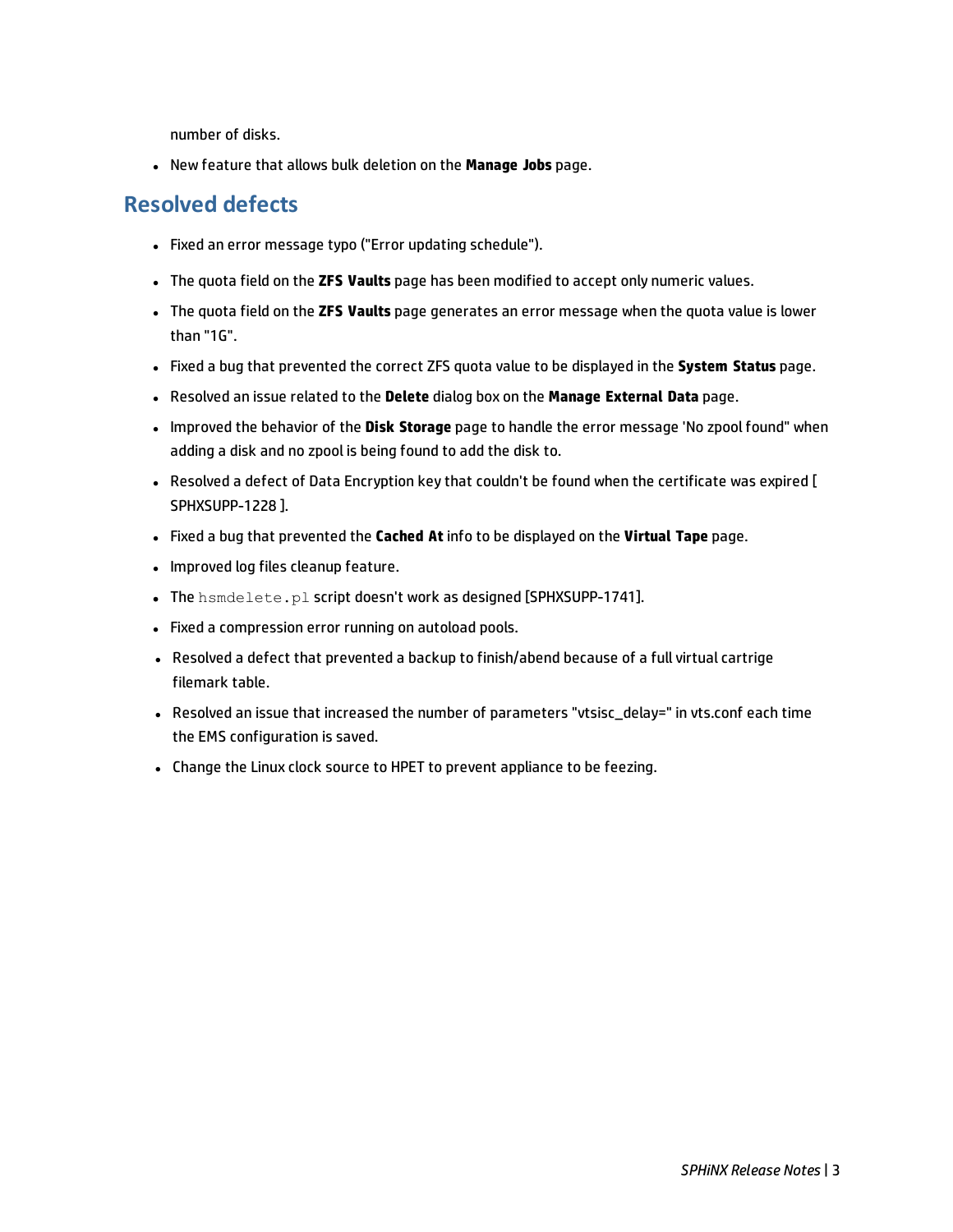# **Security vulnerability fixes**

All the following support cases have been fixed with the vulnerability fixes listed below:

- CESA-2018:0469 Important CentOS 6 dhcp Security Update <https://access.redhat.com/errata/RHSA-2018:0469> CVE-2018-5732, CVE-2018-5733
- CEBA-2018:0513 CentOS 6 gcc BugFix Update <https://access.redhat.com/errata/RHBA-2018:0513> Reduce overhead of mitigating Spectre Variant 2 attacks described in CVE-2017-5715. No CVE.
- CEBA-2018:0514 CentOS 6 irgbalance BugFix Update <https://access.redhat.com/errata/RHBA-2018:0514>

No CVE.

• CEBA-2018:0510 CentOS 6 sssd BugFix Update

<https://access.redhat.com/errata/RHBA-2018:0510> No CVE.

- CEBA-2018:0511 CentOS 6 ksh BugFix Update <https://access.redhat.com/errata/RHBA-2018:0511> No CVE.
- CESA-2018:0512 Important CentOS 6 kernel Security Update

<https://access.redhat.com/errata/RHSA-2018:0512>

CVE-2017-5715, CVE-2017-5753, CVE-2017-5754

• CESA-2018:0169 Kernel security and bug fix update.

<https://access.redhat.com/errata/RHSA-2018:0169>

CVE-2017-7542 - kernel: Integer overflow in ip6\_find\_1stfragopt() causes infinite loop CVE-2017-9074 - kernel: net: IPv6 fragmentation implementation of nexthdr field may be associated with an invalid option

CVE-2017-11176 - kernel: Use-after-free in sys\_mq\_notify()

• CESA-2018:0199 CentOS 6 patch Security Update

<https://access.redhat.com/errata/RHSA-2018:1199>

CVE-2018-1000156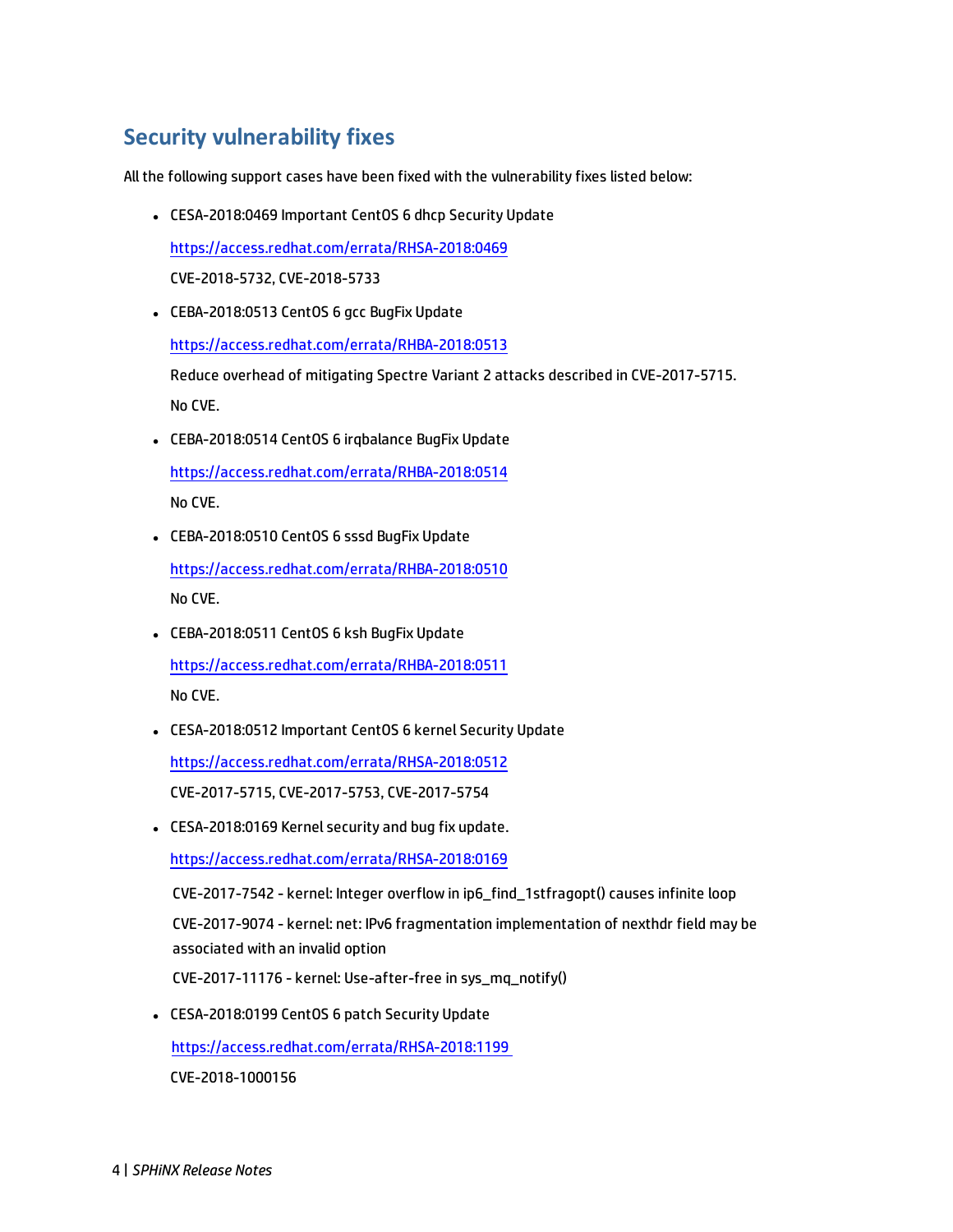- CESA 2018: 1124 Critical: python-paramiko security update <https://access.redhat.com/errata/RHSA-2018:1124> CVE-2018-7750
- CESA-2018:1319 Important CentOS 6 kernel Security Update <https://access.redhat.com/errata/RHSA-2018:1319> CVE-2017-7645, CVE-2017-8824, CVE-2017-13166, CVE-2017-18017, CVE-2017-1000410, CVE-2018-8897
- CEBA-2018:1339 CentOS 6 tzdata BugFix Update <https://access.redhat.com/errata/RHBA-2018:1339> No CVE
- CESA- 2018: 1454 Critical CentOS 6 dhcp Security Update

<https://access.redhat.com/errata/RHSA-2018:1454>

CVE-2018-1111

- <sup>l</sup> CESA-2018:1651 Important CentOS 6 kernel Security Update kernel-2.6.32-696.30.1 <https://access.redhat.com/errata/RHSA-2018:1651> CVE-2018-3639
- CEBA-2018:0597 CentOS 6 tzdata BugFix Update <https://access.redhat.com/errata/RHBA-2018:0597> No CVE
- CESA-2018:0649 Important CentOS 6 libvorbis Security Update

<https://access.redhat.com/security/cve/cve-2018-5146>

CVE-2018:5146

• CESA-2018:2180 Important CentOS 6 gnupg2 Security Update

<https://access.redhat.com/errata/RHBA-2018:2180>

CVE-2018-12020

- CESA-2018:2164 Important CentOS 6 kernel Security Update <https://access.redhat.com/errata/RHSA-2018:2164> CVE-2018-3639, CVE-2018-3665, CVE-2018-10675, CVE-2018-10872
- CEBA-2018:2163 CentOS 6 dhcp BugFix Update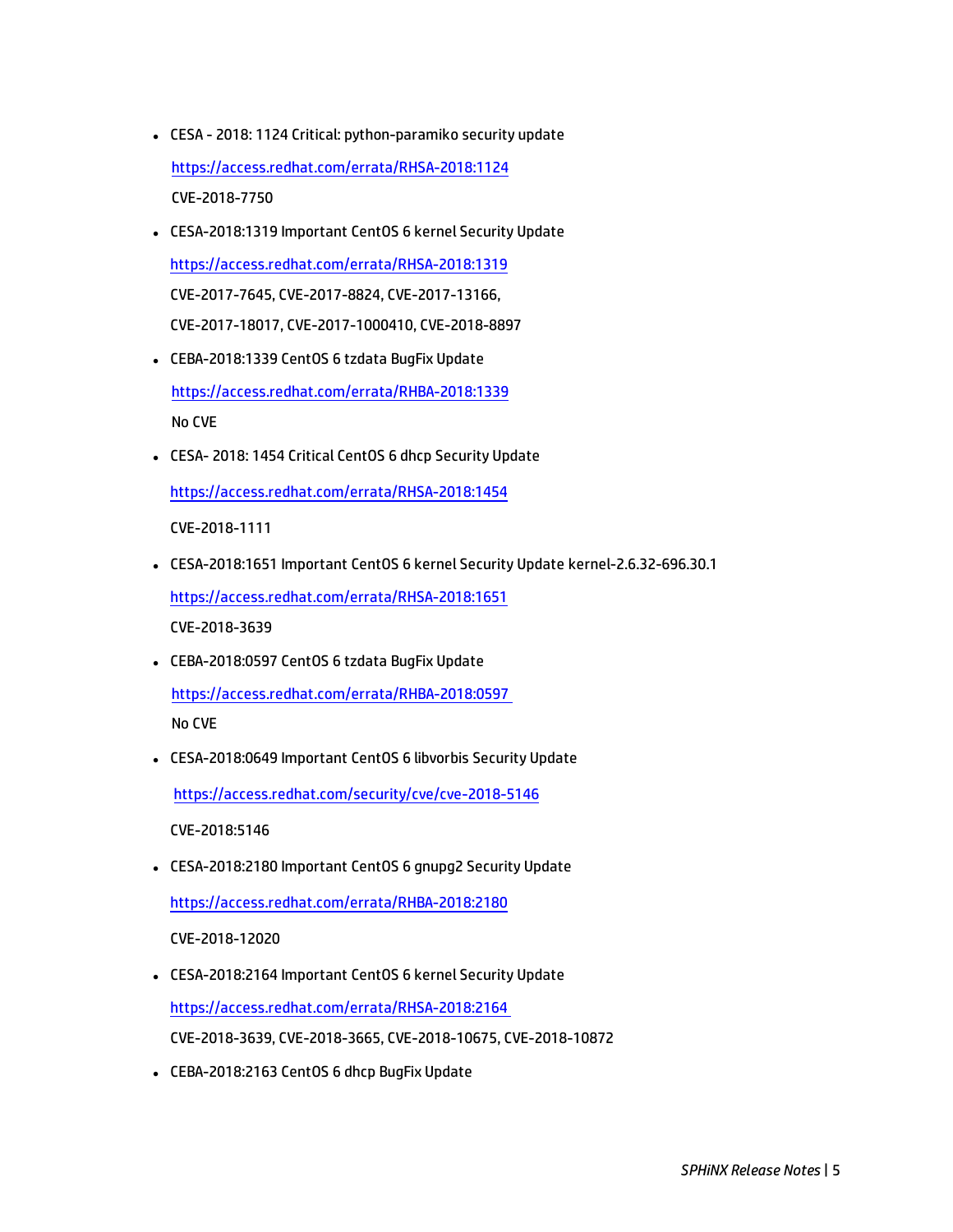#### <https://access.redhat.com/errata/RHBA-2018:2163> No CVE

• SPHINX has been upgraded from CentOS 6.9 to 6.10.

The follwing updates are included in the new CentOS:

CEBA-2018:1914 yum-utils BugFix Update

CEBA-2018:1899 xorg-x11-server BugFix Update

CEBA-2018:1899 xorg-x11-drv-mga BugFix Update

CEBA-2018:1899 xorg-x11-drv-ati BugFix Update

CEBA-2018:1903 upstart BugFix Update

CEBA-2018:1864 systemtap BugFix Update

CESA-2018:1877 Moderate sssd Security Update (CVE-2017-12173)

CEBA-2018:1920 sos BugFix Update

CEBA-2018:1872 sg3\_utils BugFix Update

CEBA-2018:1871 selinux-policy BugFix Update

CESA-2018:1883 Low samba4 Security Update (CVE-2018-1050)

CEBA-2018:1863 rsyslog BugFix Update

CEBA-2018:1909 rpm BugFix Update

CEBA-2018:1901 rpcbind BugFix Update

CEBA-2018:1925 python-dmidecode BugFix Update

CEEA-2018:1865 nss-util Enhancement Update

CEEA-2018:1865 nss Enhancement Update

CEEA-2018:1865 nspr Enhancement Update

CEBA-2018:1855 nfs-utils BugFix Update

CEEA-2018:1934 microcode\_ctl Enhancement Update

CEBA-2018:1887 microcode\_ctl BugFix Update

CEBA-2018:1889 man-pages-overrides BugFix Update

CESA-2018:1929 Low libvirt Security Update (CVE-2018-1064, CVE-2018-5748)

CEBA-2018:1876 libtirpc BugFix Update

CEBA-2018:1892 libreport BugFix Update

CEBA-2018:1904 libnih BugFix Update

CEBA-2018:1861 libcgroup BugFix Update

CEBA-2018:1895 kexec-tools BugFix Update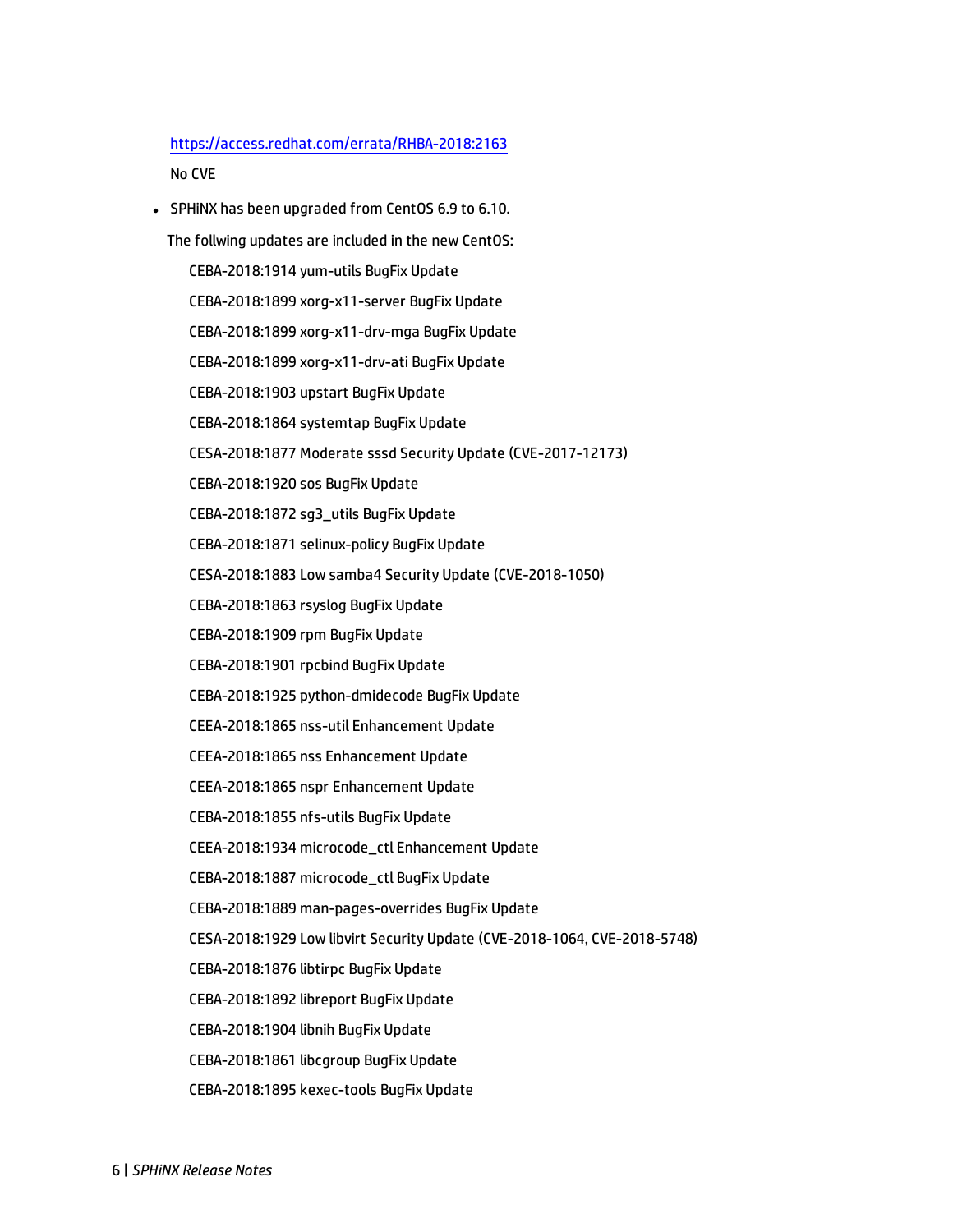CESA-2018:1854 Important kernel Security Update (CVE-2012-6701, CVE-2015-8830, CVE-2016- 8650, CVE-2017-2671, CVE-2017-6001, CVE-2017-7308, CVE-2017-7616, CVE-2017-7889, CVE-2017-8890, CVE-2017-9075, CVE-2017-9076, CVE-2017-9077, CVE-2017-12190, CVE-2017-15121, CVE-2017-18203, CVE-2018-1130, CVE-2018-3639, CVE-2018-5803)

- CEBA-2018:1873 jasper BugFix Update
- CEBA-2018:1896 irqbalance BugFix Update
- CEBA-2018:1859 iptables BugFix Update
- CEBA-2018:1867 iproute BugFix Update
- CEBA-2018:1908 initscripts BugFix Update
- CEBA-2018:1911 hwdata BugFix Update
- CEBA-2018:1891 httpd BugFix Update
- CEBA-2018:1868 gnutls BugFix Update
- CEBA-2018:1905 gmp BugFix Update
- CESA-2018:1879 Moderate glibc Security Update (CVE-2017-15670, CVE-2017-15804)
- CEBA-2018:1898 glib2 BugFix Update
- CEBA-2018:1890 gcc-libraries BugFix Update
- CEBA-2018:1921 e2fsprogs BugFix Update
- CEBA-2018:1910 dracut BugFix Update
- CEBA-2018:1884 dhcp BugFix Update
- CEBA-2018:1913 device-mapper-persistent-data BugFix
- CEBA-2018:1893 device-mapper-multipath BugFix Update
- CEBA-2018:1928 dbus BugFix Update
- CEBA-2018:1875 cups BugFix Update
- CEBA-2018:1930 crash BugFix Update
- CEBA-2018:1869 corosync BugFix Update
- CEBA-2018:1862 coreutils BugFix Update
- CEEA-2018:1922 ca-certificates Enhancement Update
- CEBA-2018:1858 binutils BugFix Update
- CEBA-2018:1866 bind BugFix Update
- CEBA-2018:1892 abrt BugFix Update
- CEBA-2018:1917 autofs BugFix Update
- CESA-2018:2390 Important CentOS 6 kernel Security Update

<https://access.redhat.com/errata/RHSA-2018:2390>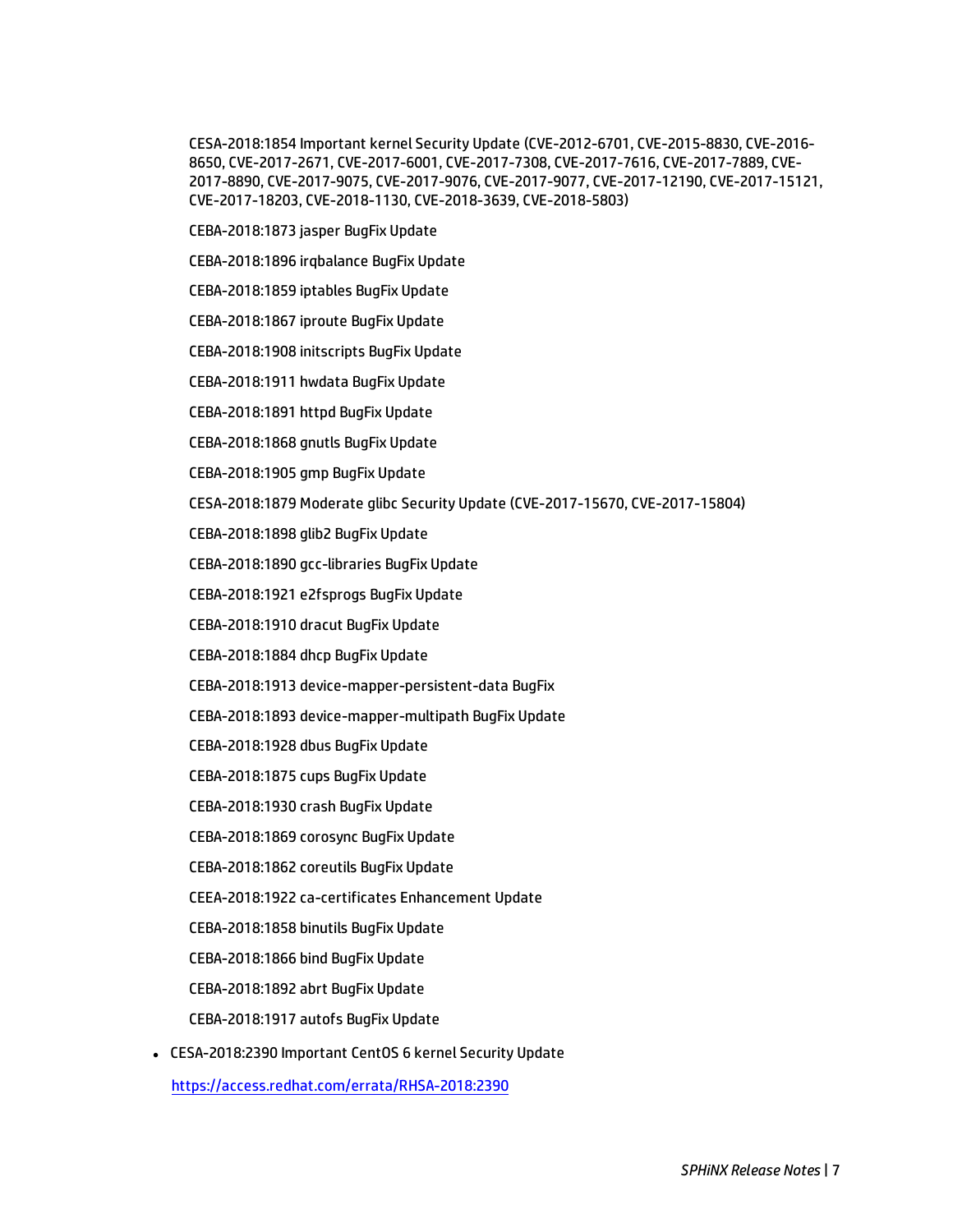CVE-2017-0861, CVE-2017-15265, CVE-2018-3620, CVE-2018-3646, CVE-2018-3693, CVE-2018-5390, CVE-2018-7566, CVE-2018-10901, CVE-2018-1000004

• CEEA-2018:2300 CentOS 6 microcode\_ctl Enhancement Update

<https://access.redhat.com/errata/RHEA-2018:2300>

No CVE

• CESA-2018:2284 Important CentOS 6 yum-utils Security Update

<https://access.redhat.com/errata/RHSA-2018:2284>

CVE-2018-10897

• CEBA-2018:3454 CentOS 6 tzdata BugFix Update

CentOS Errata and Bugfix Advisory 2018:3454

<https://access.redhat.com/errata/RHBA-2018:3454>

No CVE

• CESA-2018:3406 Critical CentOS 6 python-paramiko Security Update

CentOS Errata and Security Advisory 2018:3406 Critical

<https://access.redhat.com/errata/RHSA-2018:3406>

CVE-2018-1000805

• CEBA-2018:2901 CentOS 6 device-mapper-multipath BugFix Update

CentOS Errata and Bugfix Advisory 2018:2901

<https://access.redhat.com/errata/RHBA-2018:2901>

No CVE

• CEBA-2018:2895 CentOS 6 libcgroup BugFix Update

CentOS Errata and Bugfix Advisory 2018:2895

<https://access.redhat.com/errata/RHBA-2018:2895>

No CVE

• CEBA-2018:2894 CentOS 6 mailx BugFix Update

CentOS Errata and Bugfix Advisory 2018:2894

<https://access.redhat.com/errata/RHBA-2018:2894>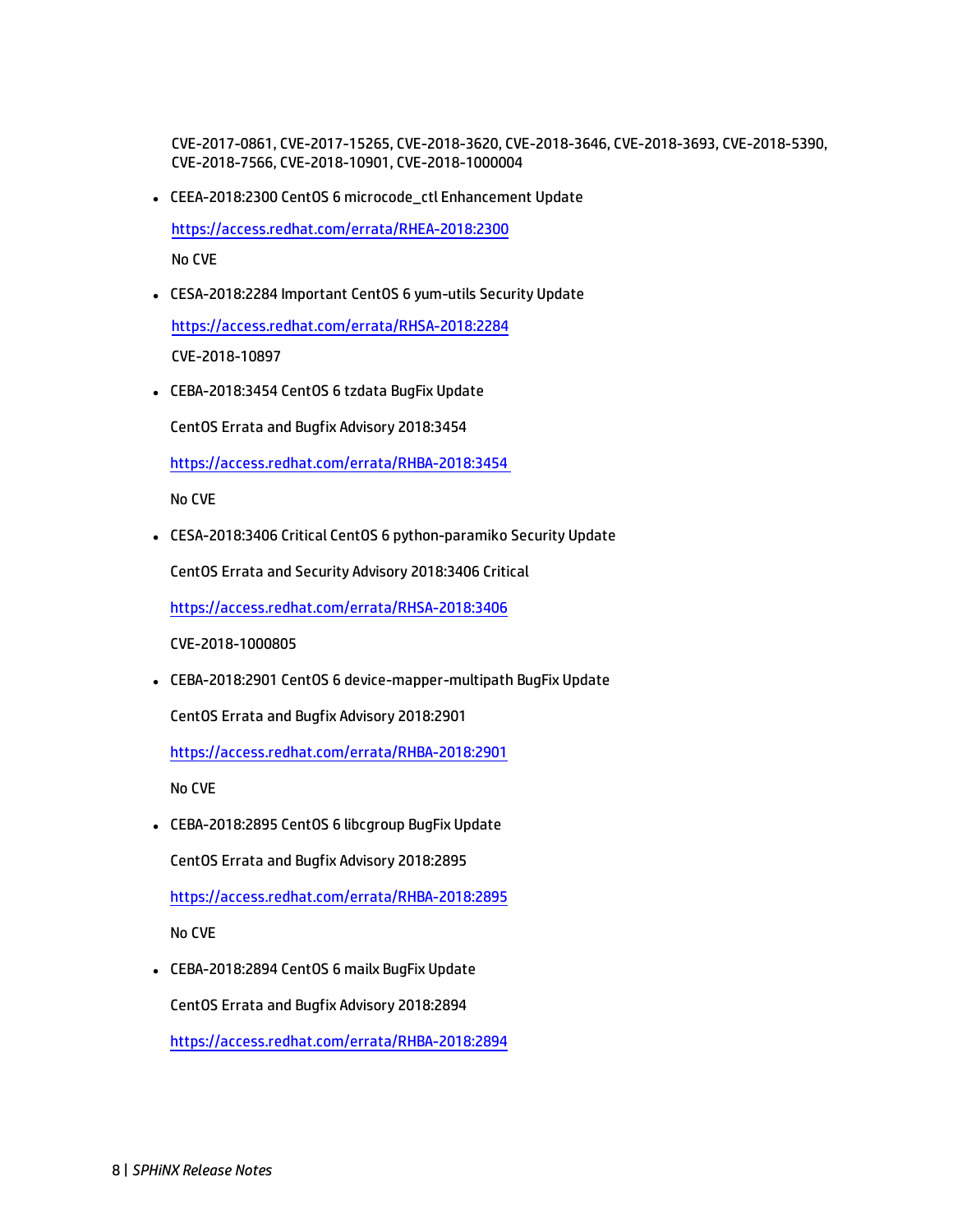No CVE

• CEBA-2018:2896 CentOS 6 nfs-utils BugFix Update CentOS Errata and Bugfix Advisory 2018:2896 <https://access.redhat.com/errata/RHBA-2018:2896>

No CVE

• CESA-2018:2892 Moderate CentOS 6 glusterfs Security Update

CentOS Errata and Security Advisory 2018:2892 Moderate

<https://access.redhat.com/errata/RHSA-2018:2892>

CVE-2018-10911

• CEBA-2018:2900 CentOS 6 dhcp BugFix Update

CentOS Errata and Bugfix Advisory 2018:2900

<https://access.redhat.com/errata/RHBA-2018:2900>

No CVE

• CESA-2018:2898 Moderate CentOS 6 nss Security Update

CentOS Errata and Security Advisory 2018:2898 Moderate

<https://access.redhat.com/errata/RHSA-2018:2898>

CVE-2018-12384

• CESA-2018:2846 Important CentOS 6 kernel Security Update

CentOS Errata and Security Advisory 2018:2846 Important

<https://access.redhat.com/errata/RHSA-2018:2846>

CVE-2018-5391, CVE-2018-14634

#### **Known issues**

- When moving a pool from one VAULT to another and the source VAULT is NFS type, it is possible that the source VAULT would temporarily keep an empty file with the name of the moved pool. Delete the empy file. Note that the pool and all its virtual tapes have been successfully moved to the new VAULT.
- **.** In the Virtual Tapes table, the values in "Cached At" column are not sorted.
- <sup>l</sup> The **Data Size** section is not sorted by the size in the **External Data** page.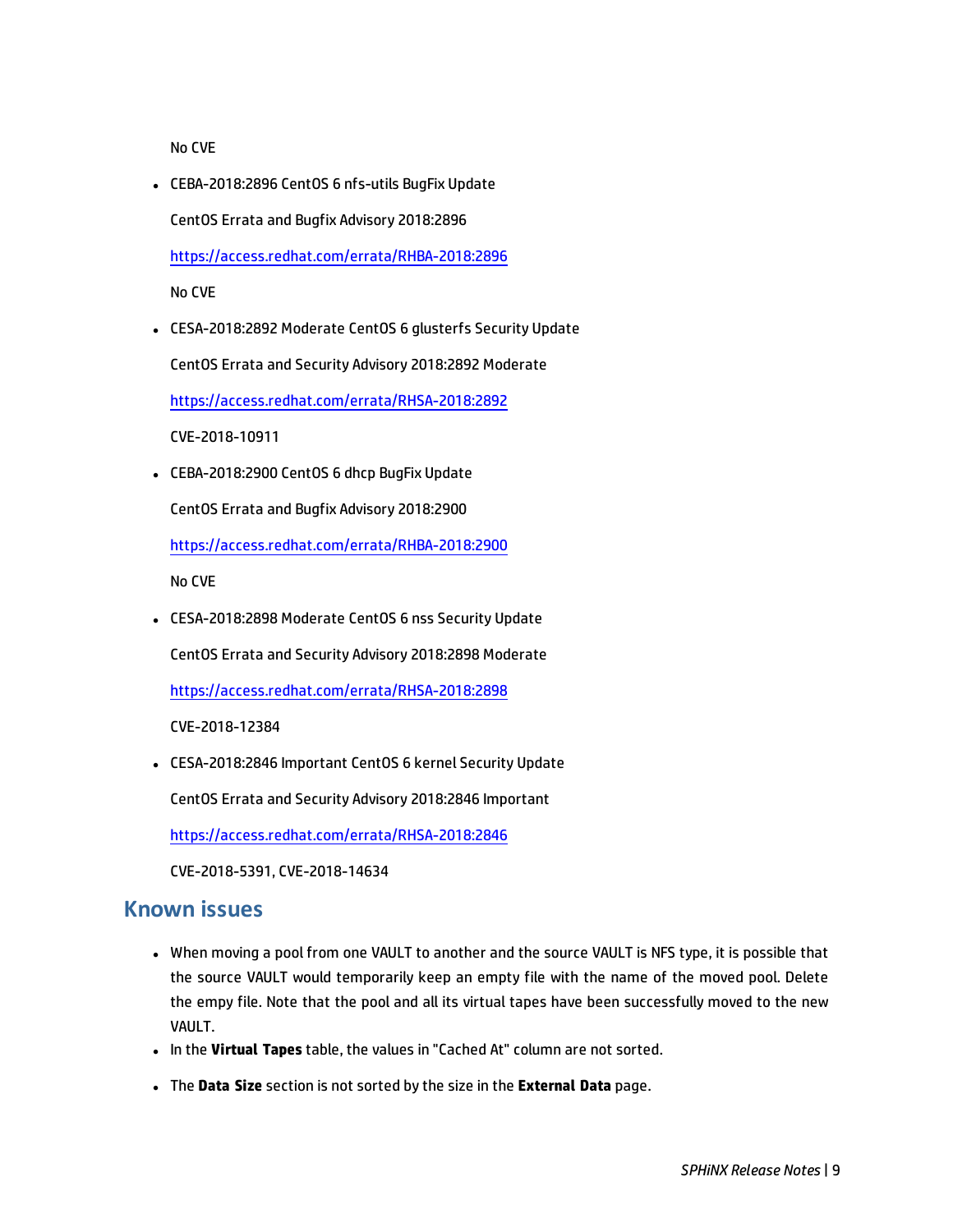- When editing or creating a new pool, using the browser's auto-complete to fill numerical values might cause out-of-range values to be accepted.
- When network interface bonding is configured, the netconfig command will return error when attempting to configure network settings for eth0 or eth1.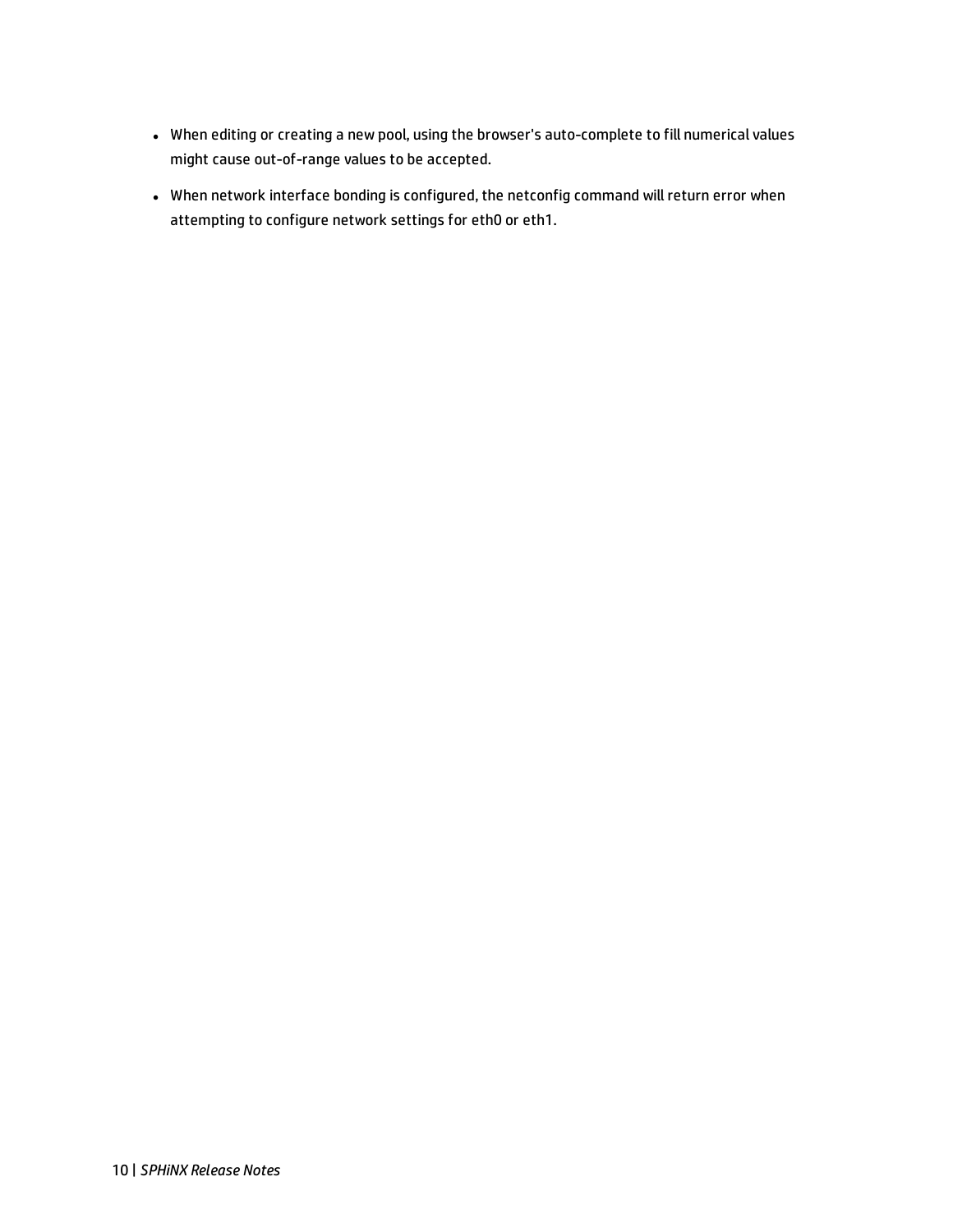# <span id="page-10-0"></span>**Compatibility**

This section describes interoperability of 9.6-18 with third-party hardware and software.

#### **Host server support**

The following host servers were tested with SPHiNX for this release:

- HPE Integrity NonStop H-series and NS-series
- HPE NonStop BladeSystems (J-series)
- IBM $\degree$  iSeries (AS/400) and Power System servers running IBM i v6r1, v7r1, and v7r2
- IBM AIX 6.1, and 7 on Power6, Power7, and Power8
- Windows Server 2003, 2008, and 2012 (for VTLs emulating MSL6000s and HPE MSL G3s)
- $\cdot$  CentOS 6.x

**Note** SAS host connectivity is not supported for HPE hosts.

#### **Host bus adapter support**

These host bus adapters (HBAs) were tested for use with SPHiNX and IBM Power System servers:

• For use with Power8:

| <b>Feature code (FC)</b> | <b>CCIN</b> | <b>Description</b>                        |
|--------------------------|-------------|-------------------------------------------|
| 5901                     | 57B3        | PCIe Dual x4 SAS Adapter                  |
| 5273                     | 577D        | PCIe LP 8 Gb 2-Port Fibre Channel Adapter |
| 577F                     | <b>ENOA</b> | PCIe2 16 Gb 2-port Fibre Channel Adapter  |
| EJ10                     | 57B4        | PCIe3 4 x8 SAS Port Adapter               |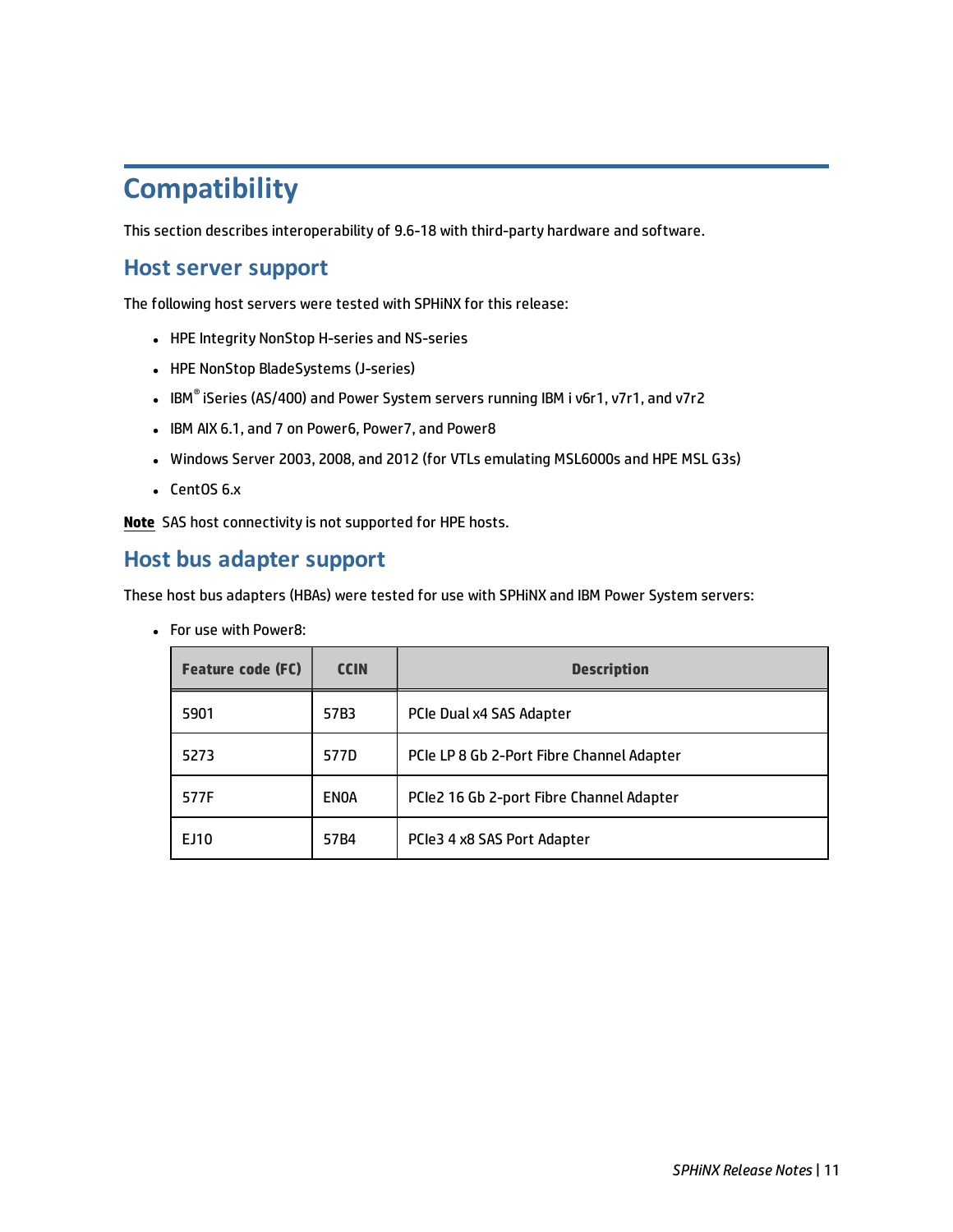• For use with Power7:

| <b>Feature code (FC)</b> | <b>CCIN</b> | <b>Description</b>                                    |
|--------------------------|-------------|-------------------------------------------------------|
| 5901                     | 57B3        | PCIe Dual x4 SAS Adapter                              |
| 5900 and 5912            | 572A        | PCI-X266 Ext Dual-x4 3Gb SAS Adapter                  |
| 0647, 1912, 5736, 5775   | 571A        | PCI-X DDR Dual Channel Ultra320 SCSI Adapter          |
| 5749                     | 576B        | 4 Gigabit PCI-X2 Dual Port Fibre Channel Adapter      |
| 5774                     | 5774        | 4 Gigabit PCI Express Dual Port Fibre Channel Adapter |
| 5735                     | 577D        | 8 Gigabit PCI-E Dual Port Fibre Channel Adapter       |

• For use with Power6:

| <b>Feature</b><br>code<br>(FC)  | <b>CCIN</b> | <b>Description</b>                                            |
|---------------------------------|-------------|---------------------------------------------------------------|
| 2765                            | 2765        | 2 Gigabit Fibre Channel Adapter                               |
| 1905,<br>5758,<br>5760,<br>5761 | 280D        | Single-port 4 Gigabit Fibre Channel PCI-X 2.0 DDR Adapter     |
| 5702                            | 5702        | PCI-X Ultra Tape Controller (Ultra SCSI LVD Controller)       |
| 0647,<br>1912,<br>5736,<br>5775 | 571A        | PCI-X DDR Dual Channel Ultra320 SCSI Adapter                  |
| 5774                            | 5774        | IOPless 4 Gigabit PCI Express Dual Port Fibre Channel Adapter |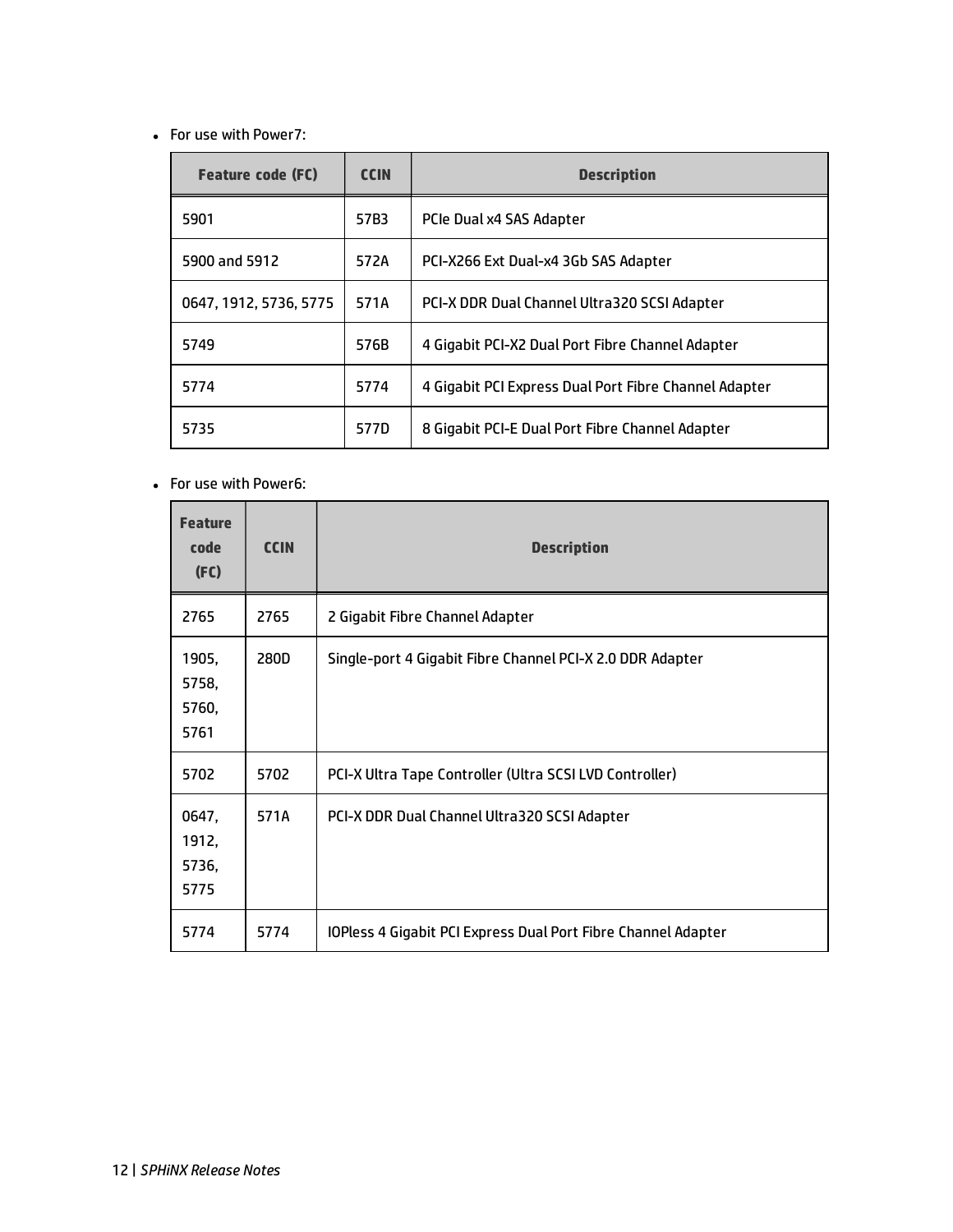# **Library and standalone drive support**

#### *Libraries tested with Stacked Export jobs*

- Dell PV132-T with LTO-3 drives FC
- HPE MSL6000 with HPE Ultrium 2 drives SCSI
- HPE MSL6000 with LT0-4 drives FC, SCSI
- HPE MSL2024 with LTO-3 drives SCSI
- HPE MSL5000 with Ultrium 1 and Ultrium 2 drives SCSI
- HPE MSL6000 with Ultrium 2 drives FC
- IBM TS3100 with LTO-4 and LTO-5 drives FC
- $\blacksquare$  IBM TS3580 with LTO-3 drives FC

### *Standalone drives tested with Tape-to-tape Export jobs (host-native and virtual formats)*

**Note** Worm media is supported on LTO-3, LTO-4, and LTO-5 drives.

- HPE Storageworks 960 Ultrium3 SCSI
- HPE Storageworks 960 Ultrium3 FC
- $\bullet$  IBM 3580-HH4 FC

#### **Storage array support**

SPHiNX supports any SAN-attached storage array that is supported by CentOS 6.7.

**Note** Path failover is supported for Fibre Channel disk array controllers only; failover is not supported for SAS controllers.

### **Virtual device emulation**

SPHiNX allows multiple hosts to perform simultaneous backups to the SPHiNX server. However, the number of simultaneous backups affects performance of each backup, so it is recommended to limit the number of simultaneous backups.

**Note** Only the first channel of each SAS port is used for VTD and VTL creation when the port is configured as a virtual (target) mode port. If the port is configured as a physical (initiator) mode port, all four channels in the port are available.

#### *Tape drive emulation*

SPHiNX supports up to 32 virtual tape drives (VTDs) in any combination of SCSI, Fibre Channel, or SAS port. Due to system performance, a maximum of eight VTDs per Fibre Channel port, a maximum of three VTDs per SCSI port, and a maximum of three VTDs per SAS port is recommended.

**Note** Virtual tape drives support up to 256KB (262144 byte) blocks.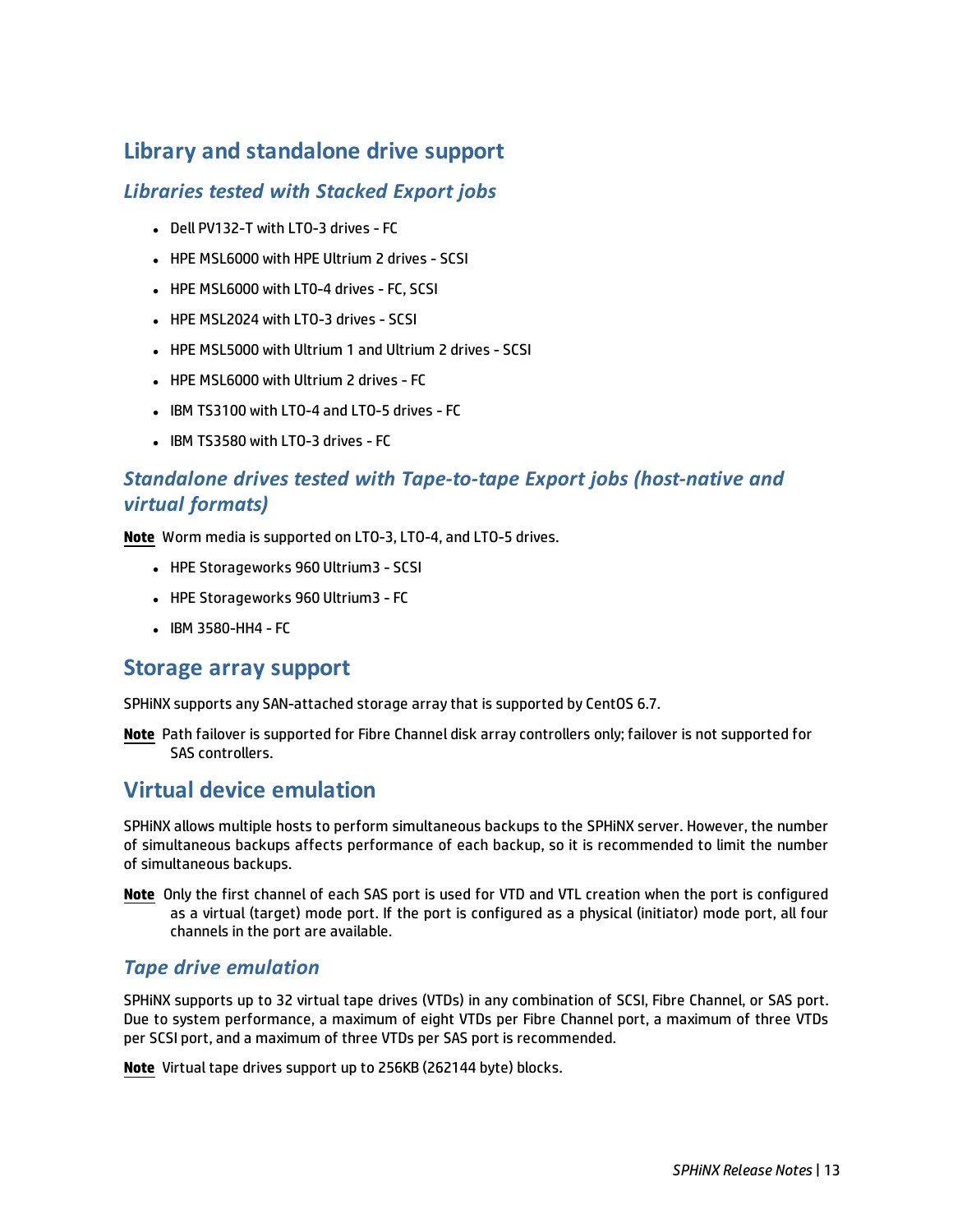#### *Tape library emulation*

Multiple virtual tape libraries (VTLs) are supported per SPHiNX system. Again, the number of simultaneous backups affects the performance of each backup, so it is recommended to limit the number of simultaneous backups per VTL.

SPHiNX supports one VTL per Fibre Channel, SCSI, or SAS port with a maximum of 16 VTLs per system (limited by the number of available ports on the system). It is recommended that a maximum of eight VTDs per Fibre Channel VTL and a maximum of three VTDs per SCSI or SAS VTL is configured.

The following library types are supported, including the drive types supported within each:

- HPE MSL6000
	- Quantum SDLT320
	- Quantum DLT7000
	- HPE Ultrium 1
	- $\cdot$  HPE Ultrium 3
- $\cdot$  HPE MSL G3
	- HPE Ultrium 5
- <sup>l</sup> IBM TS3500 (3584)
	- IBM ULT3580-TD1
	- IBM ULT3580-TD3
	- IBM ULT3580-TD4
	- IBM ULT3580-TD5
	- IBM ULT3580-TD6
- IBM TS3100
	- ULT3580-HH5
	- ULT3580-TD5
	- ULT3580-TD6
- **Note** The IBM TS3100 is the only VTL supported for SAS IBM iSeries or Power System hosts, and it is only supported on IBM i v6r1, v7r1, and v7r2 SAS connected hosts. If using an IBM FC EJ10 SAS HBA in a Power8 server, only two LUNs per port are supported. Use the IBM FC 5901 SAS HBA if more than two LUNs are required.

#### *Standalone drive emulation*

The following standalone drive types are supported:

- Compaq Network Services Division 5257
- Tandem 519X
- Quantum SDLT320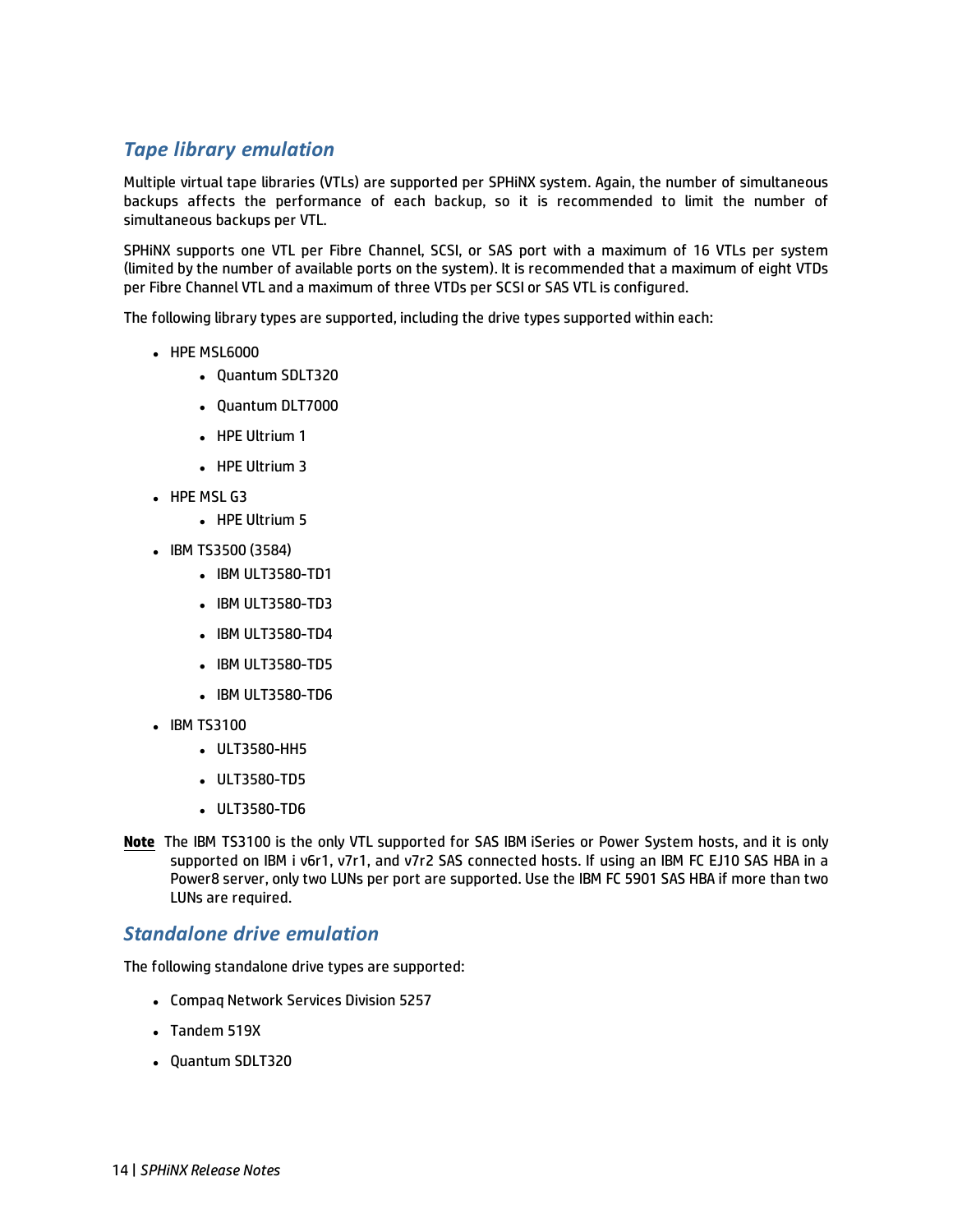- Quantum DLT7000
- $\cdot$  IBM 3490
- $\bullet$  HPE Ultrium (1)
- $\cdot$  HPE Ultrium 3
- HPE Ultrium 5
- HPE M8701A
- HPE M8801A
- IBM ULT3580-TD1
- IBM ULT3580-TD3
- IBM ULT3580-TD4
- IBM ULT3580-TD5
- IBM ULT3580-HH5
- IBM ULT3580-TD6
- $\bullet$  ALP-LTO-4
- **Note** If using an IBM FC EJ10 SAS HBA in a Power8 server, only two LUNs per port are supported. Use the IBM FC 5901 SAS HBA if more than two LUNs are required.

#### **Backup management application support**

IBM Tivoli Storage Manager version 5.5.5 was tested use on the SPHiNX.

**Note** NetBackup Server is no longer supported on the SPHiNX because NetBackup Server 7.5 is only supported on CentOS 6 as a client. The role of Master server is not supported on CentOS 6.

Host connections were tested with the following backup management applications:

- From Windows Server 2012 R2 hosts:
	- Symantec Veritas NetBackup 7.6
	- Symantec Backup Exec 2014
	- CommVault Simpana 9.0
- From Windows Server 2008 R2 hosts:
	- Symantec Veritas NetBackup 7.5
	- Symantec Backup Exec 12.5
	- EMC (Legato) NetWorker 8.2.1
	- CommVault Simpana 8.0
	- Veeam<sup>®</sup> Backup & Replication v7
- From IBM AIX hosts:
	- <sup>l</sup> IBM Tivoli Storage Manager 6.2 and 7.0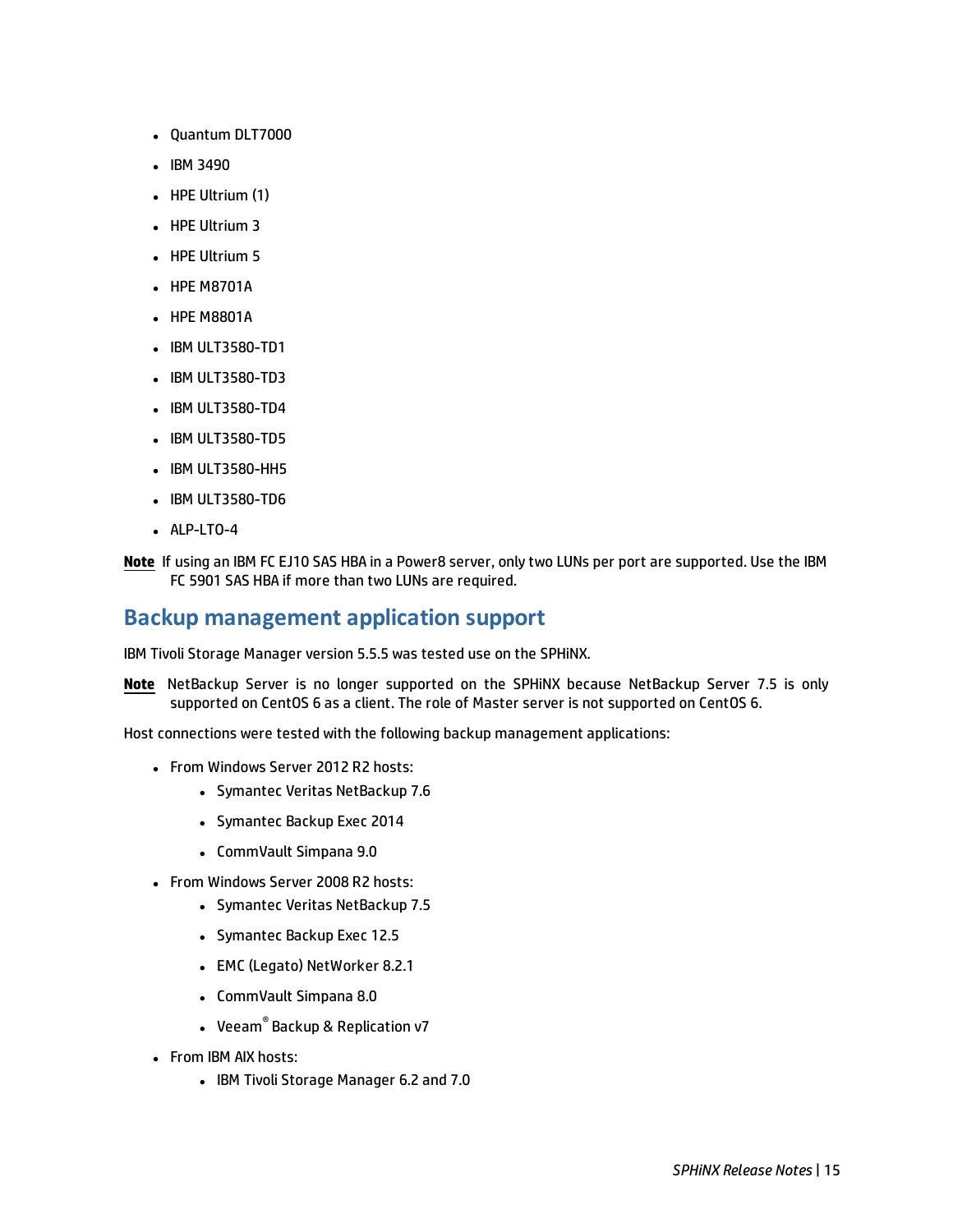- From IBM iSeries (AS/400) hosts:
	- IBM Backup Recovery & Media Services (BRMS) V6R1 and V7R1
	- Help/Systems Robot/SAVE 11.0
- From RedHat hosts:
	- Symantec Veritas NetBackup 7.5

### **Diagnostic tools**

- PuTTY
- Virtual Network Computing (VNC)
- On HPE models only:
	- HPE Integrated Lights-Out (iLO), HPE Integrated Lights-Out 2, or HPE Integrated Lights-Out Advanced Pack
	- HPE Systems Insight Manager (SIM) (on HPE models only)

Refer to the *Configuration Guide* for details.

#### **Browser support**

SPHiNX has been tested with the following versions of web browsers:

- <sup>l</sup> Microsoft® Internet Explorer® 11.786.15063.0
- Microsoft Edge 40.15063.674.0
- Mozilla<sup>®</sup> Firefox<sup>®</sup> 57.0.4
- <sup>l</sup> Google® Chrome 63.0.3239.132
- $\bullet$  Apple $^\circ$  Safari 11.0.2

#### *Notes*

- SPHINX might work with some older versions of the browsers listed above.
- <sup>l</sup> SPHiNX version 9.3 and older used to work with only Microsoft® Internet Explorer®. However, since Microsoft® Windows® 10 update version 1709, Microsoft® Internet Explorer® cannot connect to these olderSPHiNX versions. If you have problem accessing your old SPHiNX in a browser, follow the procedure described in section SSL [Protocols](#page-16-1) and Ciphers.

#### <span id="page-15-0"></span>*Clearing the web browser cache*

- <sup>l</sup> Microsoft® Internet Explorer® : press Ctrl-Shift-Delete (make sure to select **Temporary Internet files and website files**).
- Microsoft Edge: [https://support.microsoft.com/en-us/help/10607/microsoft-edge-view-delete](https://support.microsoft.com/en-us/help/10607/microsoft-edge-view-delete-browser-history)[browser-history](https://support.microsoft.com/en-us/help/10607/microsoft-edge-view-delete-browser-history)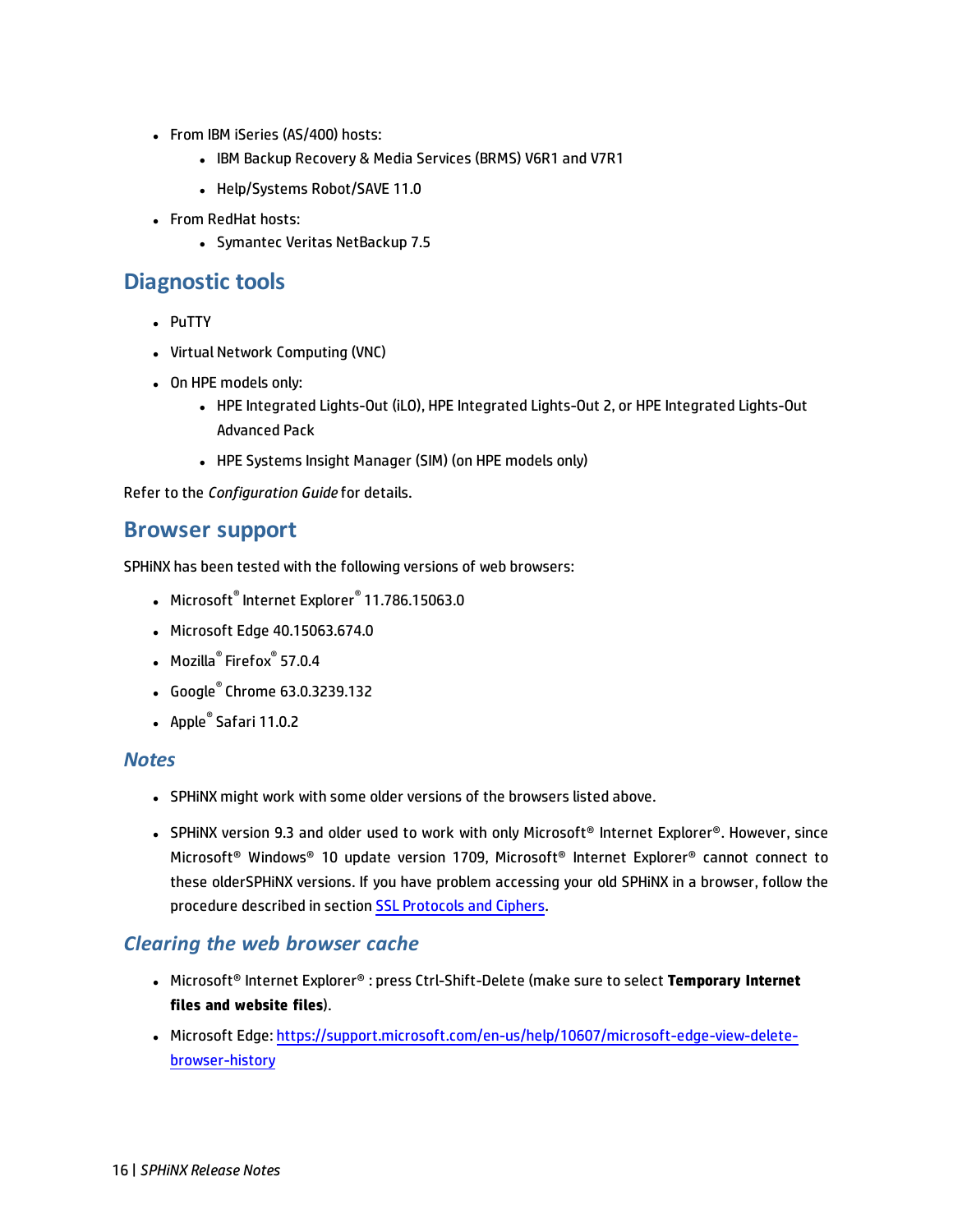- Mozilla® Firefox®: <https://support.mozilla.org/en-US/kb/how-clear-firefox-cache>
- <sup>l</sup> Google® Chrome: press Ctrl-Shift-Delete (make sure to select **Cached images files**)
- Apple® Safari: <http://osxdaily.com/2016/01/17/empty-cache-safari-mac-os-x/>

#### <span id="page-16-1"></span>*SSL Protocols and Ciphers*

In order to avoid problems with web browsers, when you use SPHiNX version 9.1.2-4 or 9.3-25, you will need to change two (2) lines in the file /etc/httpd/conf.d/ssl.conf.

Locate both lines starting respectively with SLProtocol and SSLCipherSuite, make sure they are exactly as below:

```
SLProtocol ALL -SSLv2 -SSLv3
SSLCipherSuite
ECDH+AESGCM:DH+AESGCM:ECDH+AES256:DH+AES256:ECDH+AES128:DH+AES:RSA+AESGCM:R
SA+AES:!aNULL:!MD5:!DSS
```
# <span id="page-16-0"></span>**Upgrade and downgrade**

**Note** If deploying SPHiNX for the first time, refer to the *Quick Start Guide* and then the *Configuration Guide*. This section is provided for customers who are upgrading existing installations.

After completing these steps, refer to the *Configuration Guide* for complete configuration information. For technical assistance, visit the ETI\SPHINX website at ETI\SPHINX for additional contact and support information.

#### **Known issues**

• If the downgrade fails for any reason, /VAULT00/ old root folder may be created but not removed. If so, manually remove this folder before reattempting to downgrade.

### **Upgrading SPHiNX**

You can upgrade from version 9.1.2-4, 9.3-25, 9.4-2, 9.5-32, or 9.5-33 to 9.6-18. In case you are upgrading from 8.4-13, you need firstly to upgrade to 9.1.2-4 and then from this version on to 9.6-18.

During the upgrade, a backup of root filesystem is created, the upgrade is performed, and new system RPMs are installed along with the SPHiNX software. After the upgrade completes, you can view the upgrade logs from the Manage Logs page of the web interface.

#### **WARNING:**

- Upgrading from version 9.1.2-4 to 9.6-18 cannot be rolled-back. In case of a problem with the upgrade, you cannot use the downgrade menu from the UI. If that is the case and you have problems upgrading, you need to reinstall your previous version from the DVD and then restore your previously created system image from the UI.
- If you upgrade from 9.1.2-4 make sure to follow the procedure described in section SSL [Protocols](#page-16-1) and [Ciphers](#page-16-1), then upgrade to version 9.6-18.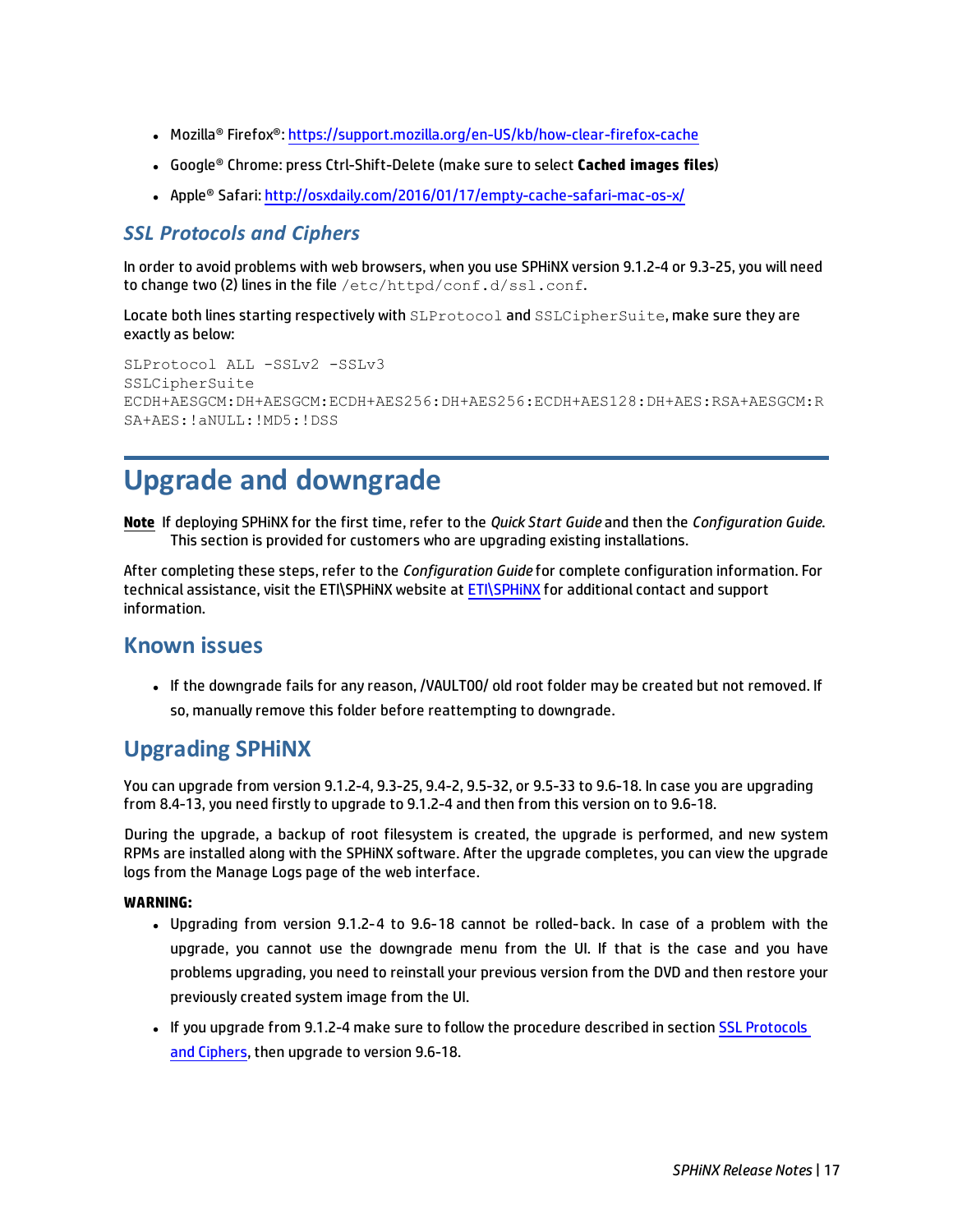- If you are using clustering with version 8.4-13, you cannot upgrade to 9.6-189.6-18.
- If you are using clustering with any version 9.x, please contact support before upgrading.

The upgrade to version 9.6-18 should be expected to take approximately 30 minutes.

#### **Before upgrading**

1. Before upgrading, make sure the pubring.gpg file is not altered. Using ssh log in as bill:

```
# cd ~ \sim / .gnupg
# ls -lrt
```
If pubring.gpg is not present or its size is 0, restore it:

```
# cp pubring.gpg~ pubring.gpg
```
- 2. For the SecureVTS make sure to have saved a backup of your key manager before the upgrade. At the beginning, always upgrade the key manager server and only after that the other remote clients.
- 3. Download the self-extract file SPHiNX-x.x-xx-SelfExtract.exe and run it on your Windows station to get the . upg file.

#### **To upgrade the SPHiNX server**

- 1. Verify that at least 1GB of free disk space is available on the root partition of the SPHiNX server before upgrading.
- 2. If an IBM iSeries (AS/400) host server is connected to the SPHiNX server, vary off the tape drives before upgrading. Also, it is recommended that you place the AS/400 server in IOP reset using the AS/400 command line System Service Tools (SST):

strsst->1,7,2,1,IOP->reset

- 3. Log in to the SPHiNX web interface. Click the **Log In** button at the top of the page and enter a username and password.
- 4. To ensure that the filesystem is clean, reboot the system prior to the upgrade. Click **Administration > System Tasks > Reboot the System**.
	- **Note** Pay attention to **Reboot the System** page in case filesystem checks are required. If they are required, it is recommended to not postpone the filesystem check. Note the filesystem checking process might take long time.
- 5. Log back in to the SPHiNX web interface.
- 6. Click **Support > System Updates** on the navigation pane and then click **Create a System Restore Image**. Create the system restore image as described in the Help.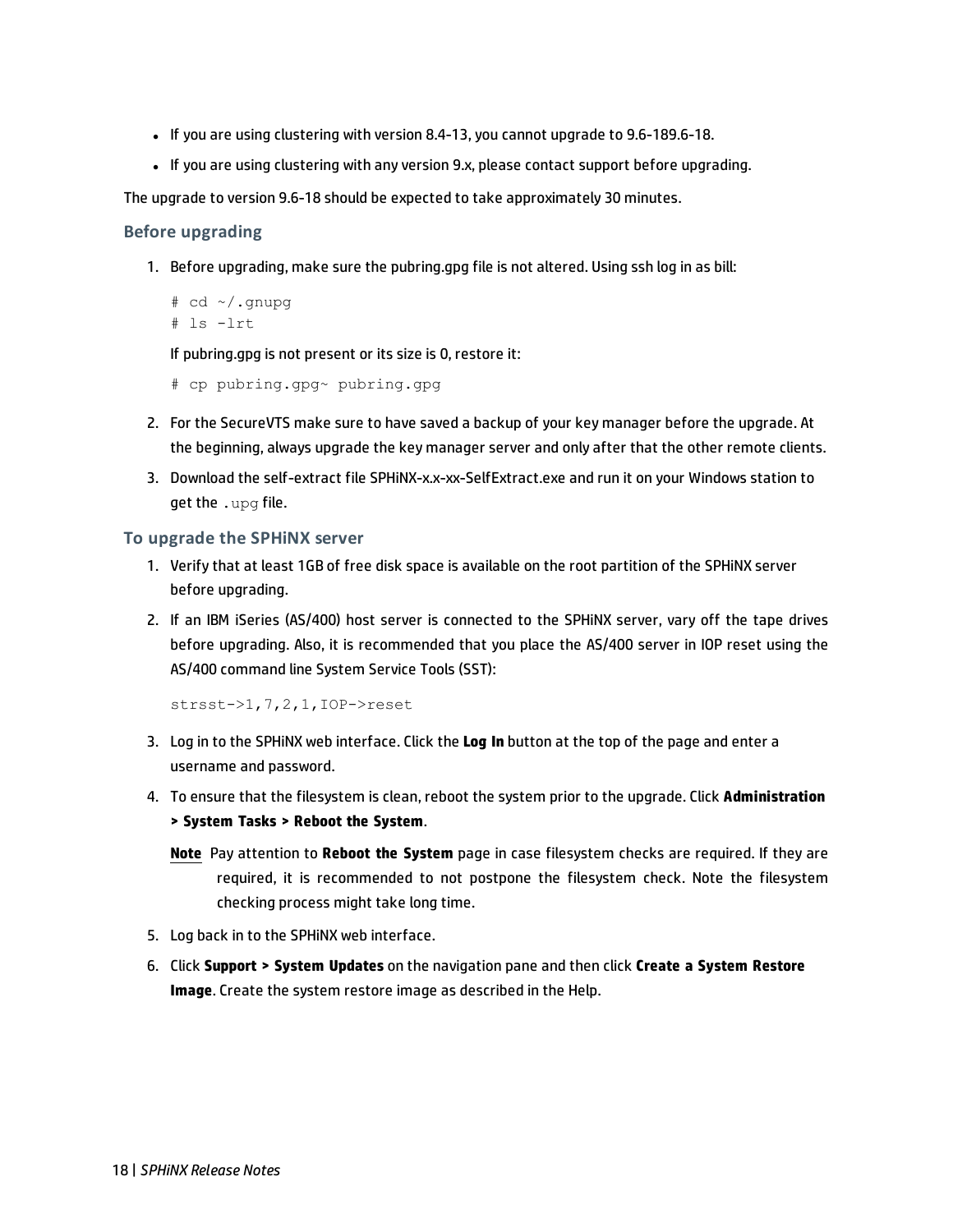- 7. Upgrade the system:
	- a. Click **Support > System Updates** on the navigation pane and then click **Upgrade System**.
	- b. Select **From Uploaded File** and then click **Browse** to navigate to the file on the network, or type in the full path of the location.
	- c. Click **UPGRADE**.
	- d. Click OK to continue.

**Note** Upgrading may take a while. Do not navigate away from the page until the upgrade completes.

e. Confirm that the following message is displayed:

Completing Upgrade... Revision Update Successful! System must now be rebooted.

- f. Click **REBOOT** to complete the update.
- 8. Restart the web browser and launch the web interface.
- 9. Clear the web browser's cache (see section [Clearing](#page-15-0) the web browser cache).
- 10. Navigate to the **System Status** page to verify if the version was installed.

After the upgrade completes, the virtual tape cache is generated and may take a considerable amount of time to complete.

Contact Support if the upgrade fails.

### **Downgrading SPHiNX**

#### **WARNING:**

• You can downgrade to any previously installed version, except to 9.1.2-4. If you need to downgrade to 9.1.2-4, you have to reinstall your previous version from the DVD and then restore your previously created system image from the UI.

Complete the following steps if you want to downgrade SPHiNX to the previously installed version. The following is performed by the downgrade process:

- Backup of root filesystem is restored
- **.** SPHINX
- Backup of root filesystem is deleted

**Note** It is recommended to downgrade all appliances in your SPHiNX environment.

#### **To downgrade:**

1. Verify that at least 1GB of free disk space is available on the root partition of the SPHiNX appliance before downgrading.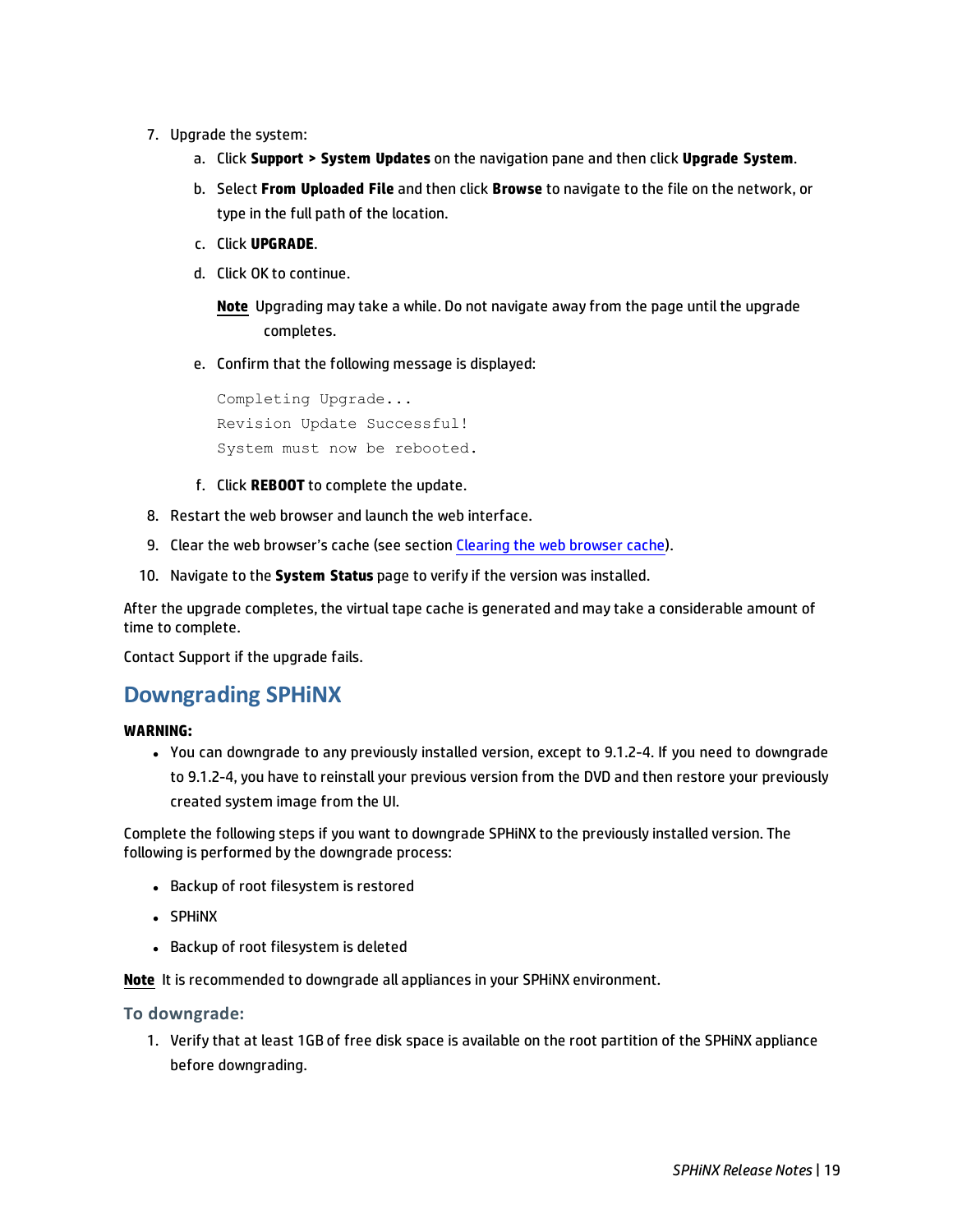- 2. If connected to an IBM iSeries (AS/400) host server over SAS, disconnect SPHiNX from the host server before downgrading.
- 3. If possible, locate the system restore image that was created before the system was upgraded. The version of the system restore image should match the version to which you will be downgrading.
- 4. If necessary, log in to the SPHiNX web interface. Click the **Log In** button at the top of the page and enter a username and password.
- 5. Click **Administration > System Tasks** on the web interface and then stop all SPHiNX services by clicking the appropriate links on the System Tasks page.
- 6. Click **Support > System Updates** on the navigation pane and then click **Downgrade System**.
- 7. Click **REVERT**. A dialog is displayed indicating you are about to revert SPHiNX to the previously installed version.
- 8. Click **OK** to continue.
- 9. Reboot SPHiNX.
- 10. Reconnect SPHiNX to the host server, if necessary.
- 11. Restart the web browser, launch the web interface, and then navigate to the System Status page to verify that the version was uninstalled.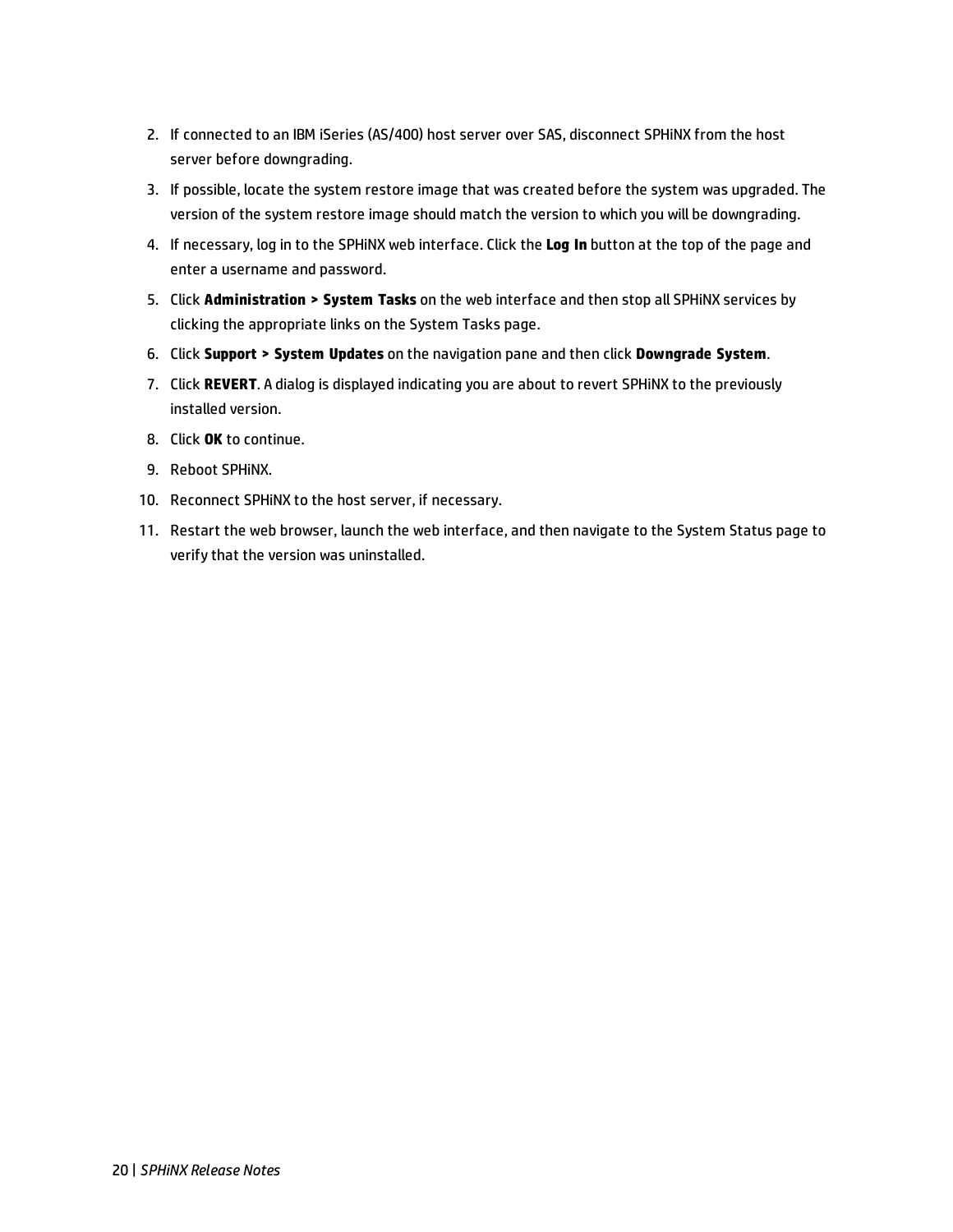# **Known issues**

The following known issues apply to all 9.x versions. The issue tracking number is provided (in parentheses) to enable you to identify an issue if making inquiries to Technical Support. The tracking number is a unique identifier, not a counter.

### **Hardware, configuration, and hardware replacement**

• The selected menu item does not correspond to the displayed page when the browser Back or Forward button is used. If you use the Back or Forward button on the browser to navigate to web interface pages, the previously viewed menu item is displayed but the highlighted menu item does not go back or forward to the corresponding menu item. (TL-0570)

### **Web interface**

<sup>l</sup> "Port configuration has changed.." message is displayed if a change was made to the port configuration after a system restore image is saved and then an old system restore image is applied. For example, if ports are set to virtual, a system restore image is created, a port is changed to either physical, and then the old system restore image is applied, the message is displayed. (TL-9715)

WORKAROUND: Click the Submit button on the Virtual Devices >Port configuration page.

• When restarting Tapeserver using the web interface, it may fail to restart. (TL-8781)

WORKAROUND: Reboot SPHiNX.

• Cannot view another page if System Status page is refreshing. If you attempt to view another page while on the System Status page, the request to display the other page may be canceled because the System Status page is refreshing itself. (TL-8722)

WORKAROUND: Wait until the System Status page refreshes itself (every minute), or go to a different page that will load more quicker, such as the About page, and then navigate to the desired page.

• The status of tapes shown in the Virtual Tapes page may not be current. When tape operations occur outside the Virtual Tapes page, the tapes shown in the Virtual Tapes page may be out of date. Removing a large number of Virtual Tapes can also result in out of date information. (TL-7996, TL-8026)

WORKAROUND: A manual refresh for a single tape or clear cache for the entire page will update the cartridge information to the latest available.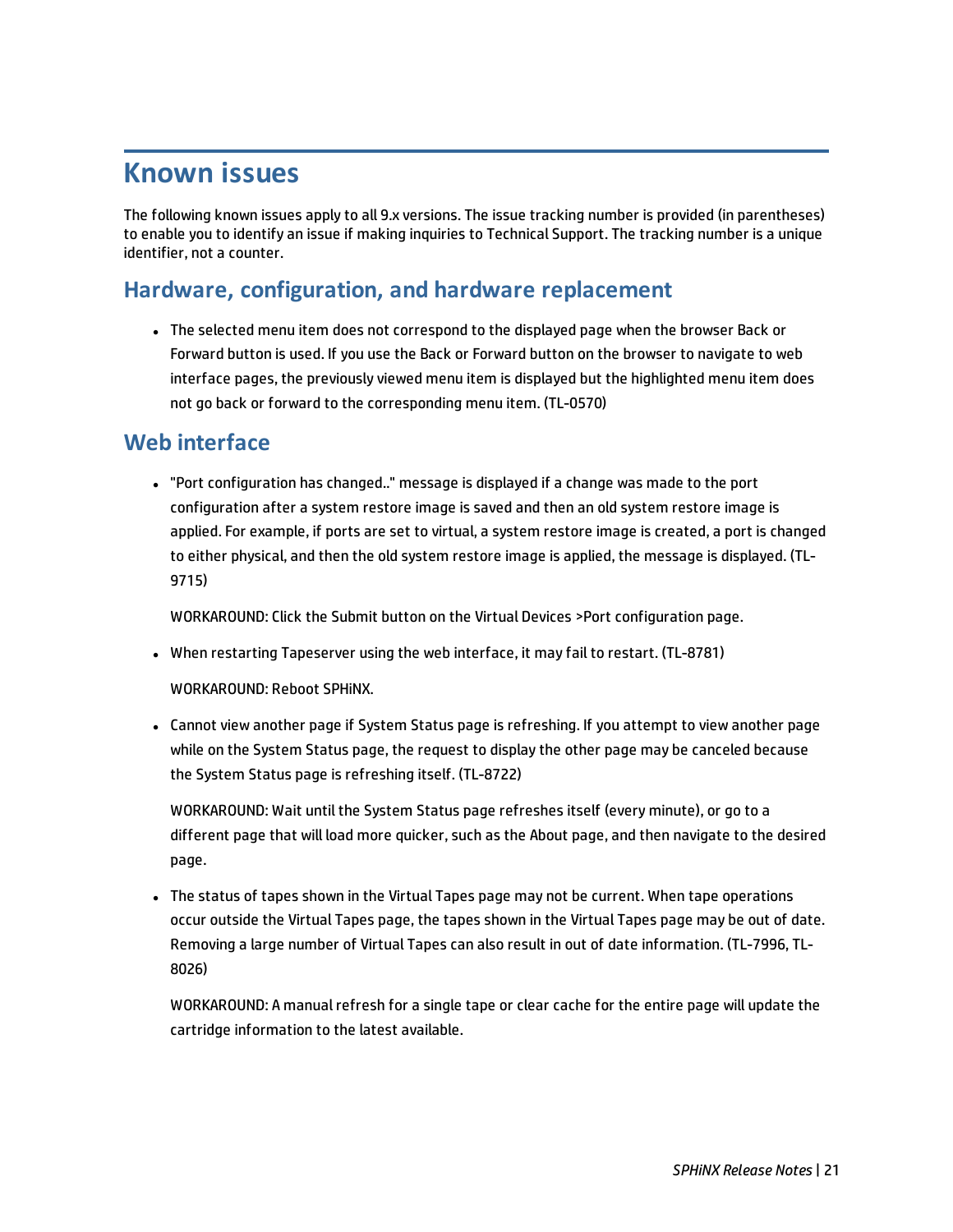- Pools may appear empty on the Manage Virtual Tapes page while the virtual tape cache is being built or rebuilt. Populating the virtual tape cache when there is a large number of virtual tapes on the system can take some time. This can result in some pools showing as empty because they have not been processed yet. It may appear that virtual tapes have been removed until all pools have been processed. (TL-7632)
- Clear Cache on a system under heavy load will cause the wrong tapes to be displayed. Under heavy load, virtual tape information may take longer to refresh. (TL-7406)

WORKAROUND: Wait for system load to reduce and click Clear Cache again.

• Cartridge Status pop-up dialog is not updated while a cartridge is mounted. If you display the Cartridge pop-up dialog by clicking a link in the size (MB) column of the Configure Tapes and Pools page and then the cartridge is mounted, the data is not updated on the pop-up. (TL-2350)

WORKAROUND: View this information when the cartridge is not mounted.

- Performance slows and the web interface becomes unresponsive if you close the browser during a pool move. After the pool is moved, the web interface becomes responsive again. The popup dialog box should indicate not to close the window or tab while the pool move is in progress. (TL-4956)
- Changing the port on a VTD after it has been created results in duplicate serial numbers. (TL-6429)

WORKAROUND: Delete the VTD before changing ports, then recreate it on the correct port.

• Cannot re-log in to the web interface using the Log In button. If you are logged in as a nonadministrative user, you must close the browser window and log in again as an administrator. The Log In button on the interface will not log you in as another user. (TL-1033)

### **VTL**

• VTL is not updated after ejecting a tape. When removing media from a VTL, you must clear the page cache to update the cached information on the location of the media that has been removed. (TL-7333)

WORKAROUND: Click Clear Cache on the Manage Virtual Tapes page.

• Incorrect serial numbers used for shared Fibre Channel VTLs. If a short serial number is used when creating a VTL (less than 10 digits), the serial number may be truncated and not displayed correctly. The tape type may also be affected. (TL-6263)

WORKAROUND: Use at least 10 digits when manually entering a serial number.

• VTL cannot be deleted if /VAULT becomes unavailable. (TL-5882)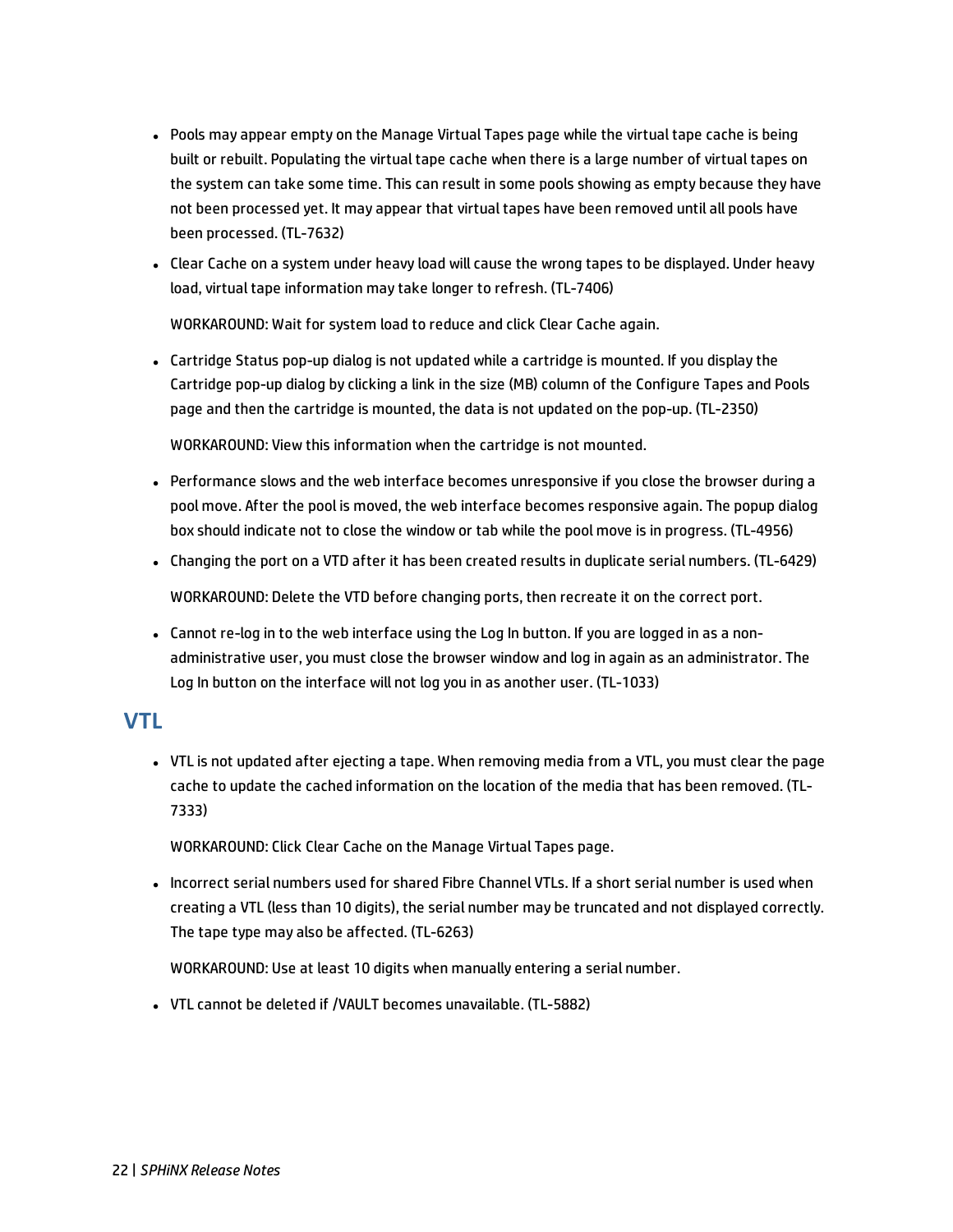WORKAROUND: Click Manage Virtual Devices > Advanced > Manage Virtual Library Configurations > Edit virtual library magazines. Choose the library you wish to delete. Click Update (with no virtual tape loaded).

• One VTL created if the same target is used when creating multiple SCSI VTLs using AS/400. If multiple SCSI VTLs are created using the same target (but on different busses), all VTDs are associated to one VTL. The BTLIs are correct but there is only one VTL shown and all VTDs are associated to this. (TL-3874)

WORKAROUND: Use a different target for the SCSI libraries on the different ports.

# **Data Encryption (SecureVTS)**

• Erasing an encrypted virtual tape requires the encryption key. If the system does not have the key, the erase will fail and the virtual tape will remain locked. (TL-6606)

WORKAROUND: Use the Mounts and Lock page or restart Tapeserver to remove the locks.

#### **Scan/Cleanup**

• Scan/Cleanup cannot erase cartridges in VTLs. When running Scan/Cleanup, locked cartridges in a VTL will not be erased after migration even though they meet the criteria to be erased. (TL-4326)

WORKAROUND: Disable the VTL or remove the virtual tape from the VTL.

### **Tape-to-tape export and import (native export and import)**

• Tape-to-tape export does not detect supported block size or set block mode. A tape-to-tape export writes a standard 256K variable block size. If the tape drive does not support this, you cannot use the tape drive for tape-to-tape export (Virtual Tape Format). (TL-6279)

### **Migration and stacked export and import**

• Unable to unmigrate a pool. You cannot unmigrate the cartridges in a pool by selecting the pool; you must select individual cartridges. (TL-0386, TL-8114, TL-5997, TL-7586)

### **Backup management application support**

• A backup may fail when using Netbackup with a VTL consisting of a MSL6000 and Ultrium 1 drives. The VTL will mount the drive but data is never written to the tape. (TL-4533)

WORKAROUND: Change the tape drive to another drive type supported by MSL6000 (ex: SDLT, DLT7000, or Ultrium3).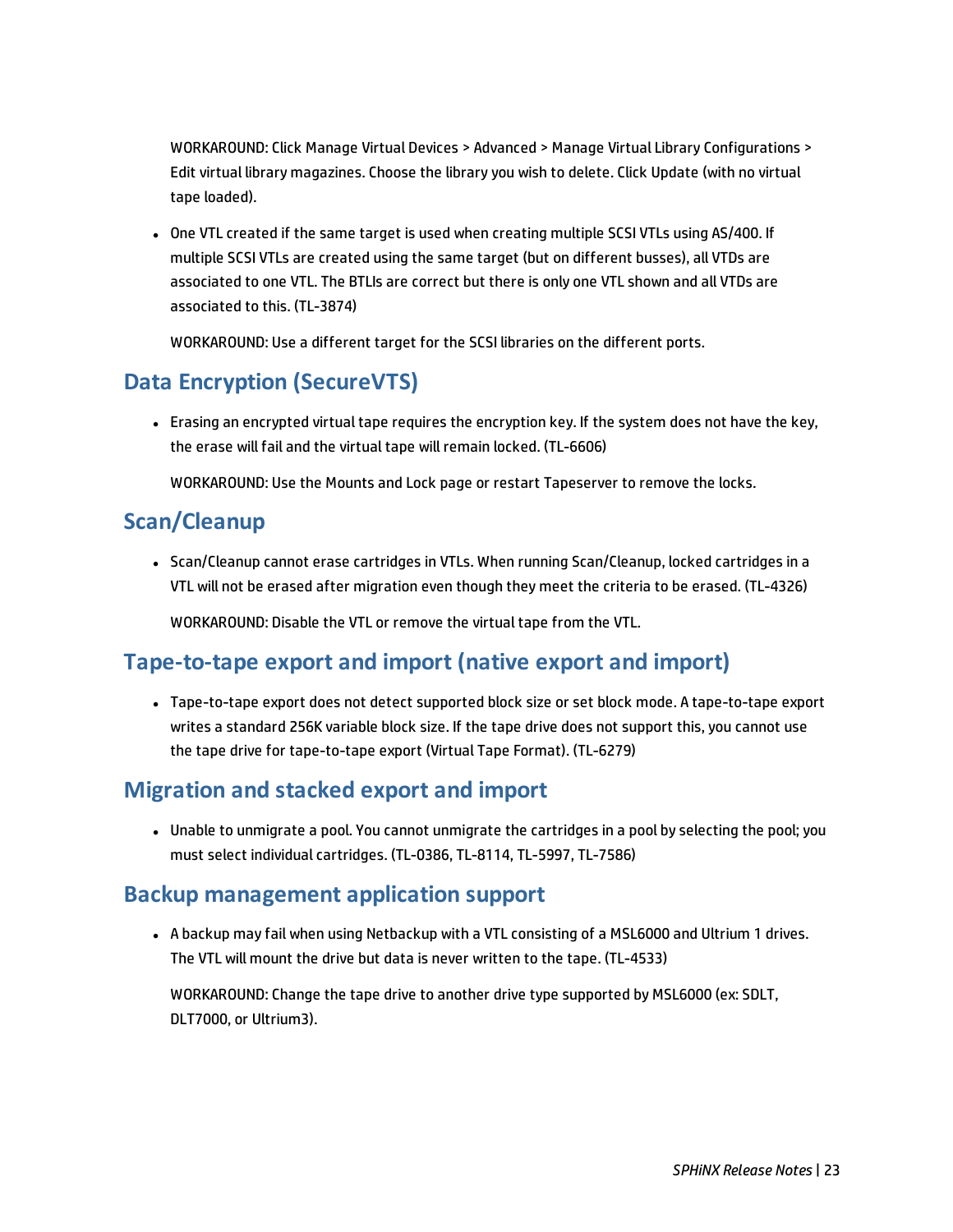- Backup Exec tape capacity is not correct with MSL6000 and SDLT drive. Backup Exec reports the wrong tape capacity when connected MSL6000 and SDLT drive. An Ultrium 3 drive should be used in the MSL6000 if Backup Exec is used on the initiating server. (TL-7940)
- Backup Exec 2012 incorrectly reports VT sizes for SDLT and DLT7000. Backup Exec 2012 incorrectly reports VT sizes for SDLT and DLT7000 tapes. Blank VTs show up with 16MB of free space. Tapes with data report the wrong amount of space left and space used. (TL-8063)

WORKAROUND: Use the Ultrium, or Ultrium 3-SCSI drive types for correct tape usage.

• Restoring a backup using ARCServe succeeds, but restoring individual files fail. Restoring an entire backup consisting of a multi-tape spanned backup succeeds, but restoring individual files fail. The error reported is "Invalid file signature 0c00000000". (TL-7725, TL-6517)

WORKAROUND: Restore the entire backup to obtain the single file.

• TSM running on a host system fails to label tapes when the VTDs are Ultrium. Though the drives are detected and associated with the library, when it tries to load the tapes for labeling, an error is displayed indicating it cannot label the volume. (TL-4670)

# **AutoCopy, Instant DR, and Replication**

• Stop on error for import does not stop on failure. When the first error occurs for a cartridge within a VTL, the job should fail and no other cartridges should be processed. (TL-5982)

WORKAROUND: To avoid this issue, import one cartridge at a time.

• Unlabeled cartridges are not copied to target server. Cartridges that are unlabeled and written to from the host server are not copied to the target server during AutoCopy. (TL-4286)

#### **EMS**

• EMS restart function fails to function if the host name in the EMS messages and the host name as configured in the EMS Configuration page are not identical (including case). For example, if the host name as sent by the host is 'DEV4' but the host name as configured in the EMS Configuration page is 'dev4', the loss of EMS keep-alive messages will not be detected and the EMS restart function will fail to work. (TL-6110)

WORKAROUND: Ascertain that the host name as configured in the EMS Configuration page is identical to the host name sent from the host (normally all uppercase).

- Enable Keep Alive and Enable Host Notifications must be selected to enable keep-alive messaging. You must enable both options to enable EMS keep-alive messages. Use the EMS Configuration page to set these options. (TL-3152)
- If ems\_keep\_alive\_interval is set too small, a "keep-alive lost!" message is generated. If the ems\_ keep\_alive\_interval is set too small, a very large number of Event Monitoring System (EMS)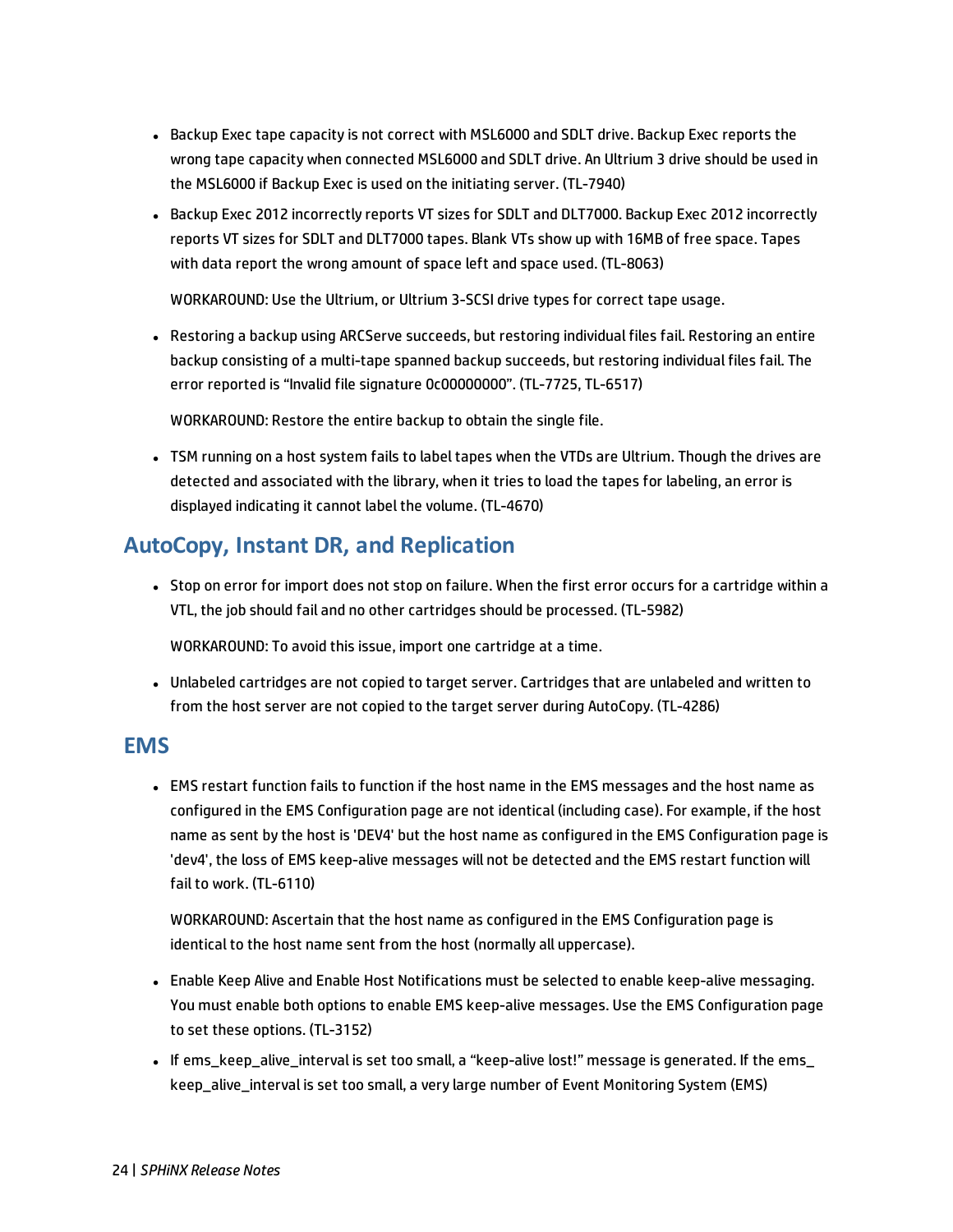messages may be queued. This could result in a "keep-alive lost!" message being generated. (TL-8124)

WORKAROUND: To avoid this keep the value of the ems\_keep\_alive\_interval parameter just smaller than the timeout value for telnet or SSH depending on which is being used for EMS.

# **Clustering**

- Policies will work on the node in the cluster on which they were created, but will not work on other nodes within the cluster. Simple policies such as erase, encrypt or decrypt may work on other nodes, but should not be considered reliable. (TL-8507)
- Cannot resolve the hostname in a clustered environment without a DNS server. Currently, you cannot configure VTS in a clustered environment to use a fully qualified domain name without the use of DNS. (TL-6874)
- One or more GFS cluster nodes may receive a "Call Trace" message if communication is lost between one or more nodes. (TL-9211)

WORKAROUND: Reboot all GFS cluster nodes at the same time.

# **Troubleshooting**

This section includes information about how to troubleshoot problems and notes about items that may need clarification.

# **Hardware, configuration, and hardware replacement**

• Starting a VTD on the NonStop results in two errors logged to debug.log. Immediately after the NonStop command "SCF START TAPE \$VTAPE00" is issued to start a virtual tape device, one or more of the following messages may appear on the VTS server in /usr/local/tape/log/debug.log:

```
Mon Jun 23 14:31:33 2008: [cli_tape 0x05000007] read ERROR on message
rc = 1
```
These messages are benign and may be ignored. (TL-1802)

• After rebooting a node in a GFS cluster, the node may not rejoin the cluster. (TL-9316)

WORKAROUND: Use the luci High Availability Management utility to have the node rejoin the cluster.

• Fibre Channel ports do not initiate link status and lasers are off if ports are set to target mode and VTDs are not defined. When a Fibre Channel port is enabled for target mode, the port will not initiate link status until a VTD has been defined on that port and the lasers will be off. The port will appear to be disconnected unless a VTD has been defined. Likewise, when TapeServer is stopped, the Fibre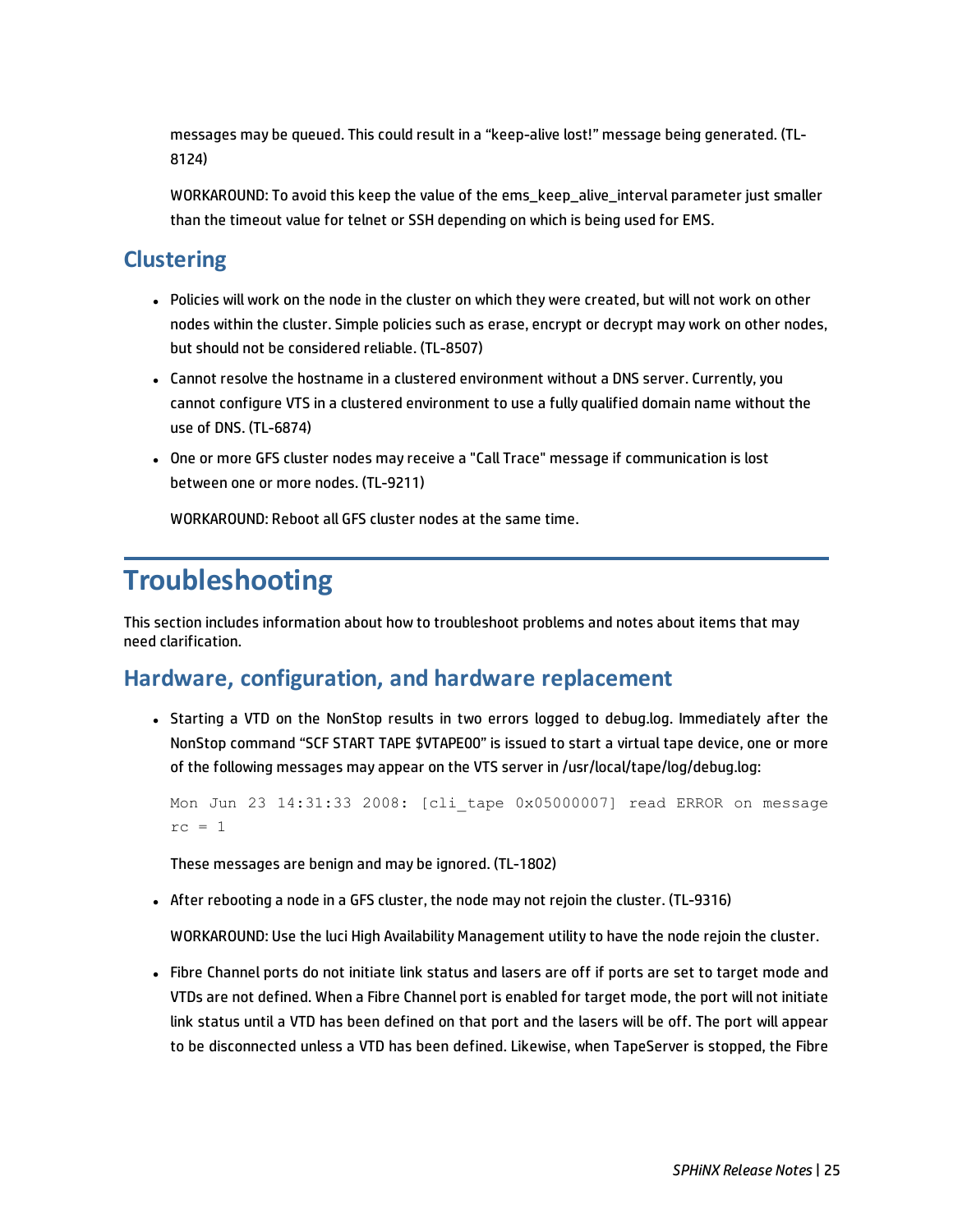Channel ports will drop link status, to emulate the function of a physical tape drive with the power turned off. (TL-2641)

- Must run /usr/local/tape/bin/grub-serial.bash to access GRUB from the console. When VTS boots, you must press a key when prompted if you wish to see the GRUB menu. The /usr/local/tape/bin/grub-serial.bash command will modify the system boot configuration to provide serial console access to the GRUB boot menu. This command must be run as root. In some cases, it may cause the system boot time to be greatly increased, although the normal boot time is only expected to increase by 10 seconds after running this command. (TL-2255)
- I/O fails to resume after Fibre Channel cable is disconnected and HBA times out. If you disconnect the Fibre Channel cable to the VTS for a time period that exceeds the VTS FC HBA driver timeout value, I/O is interrupted and will not recover. (TL-1886)

WORKAROUND: Rediscover the Fibre Channel devices on the initiator or reboot the initiator.

# **General operations**

- In 9.1+, VTS checks that any VTD to be used is online from the NonStop system using the MEDIACOM STATUS command. As a result, you may see the following behavior:
	- Previously, the NonStop userid created for use by VTS was used to start an EMSDIST process and set SAFEGUARD security. MEDIACOM is secured for SUPER group EXECUTE access only. By granting the VTS userid READ and EXECUTE access to MEDIACOM, this is resolved but the VTS userid is elevated to 'privileged' status.
	- VTS does not distinguish between two NonStop systems when running the MEDIACOM STATUS command where only one system is configured with Ethernet access. While VTS will start two EMSDIST processes to which it has an Ethernet connection, one opens the local \$0 and the other opens the second system's \$0 over EXPAND. This enables VTS to see the mount messages for both systems, though it is aware they are separate systems. VTS does not distinguish between two NonStop systems when running the MEDIACOM STATUS command and does not consider the second system's VTDs to be online. Each system should be configured to use its own Ethernet connection for EMS messages.
- If a cartridge contains the maximum amount of data, encrypting the cartridge will cause the cartridge limit to be exceeded. However, no error is given to indicate this situation. The cartridge can be exported but if it is imported to a cartridge of the original cartridge limit size, the import will fail. (TL-1168)

WORKAROUND: Import the cartridge to a cartridge whose size is larger than the original cartridge limit size.

• Kernel call trace is displayed on console if cluster data is included in a troubleshooting package. When generating a troubleshooting package, if the "Include Cluster data" checkbox is selected, a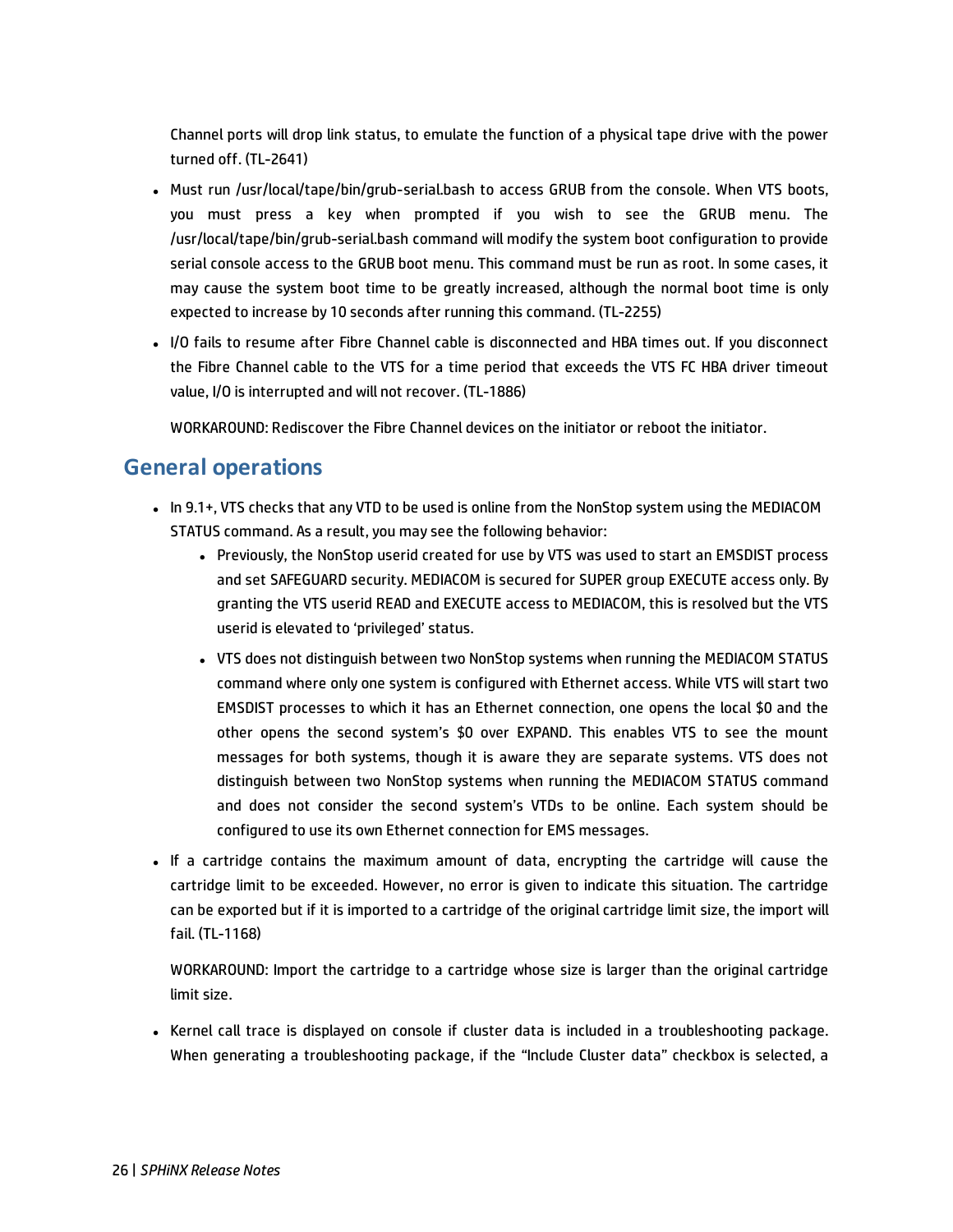kernel call trace will be displayed on the console. This is normal behavior and does not affect system operations. (TL-5111)

- Rerun job in process if power is lost to system. If power is lost while an export is in-progress, re-run the job to ensure that data is written to storage as expected. (TL-4607)
- Must use the rewinding name of a drive for import export drive exclude parameter in vts.conf. When specifying devices to be excluded from imports or exports using the import export drive exclude parameter in vts.conf, be sure to use the rewinding name of the drive rather than the nonrewinding name. That is, use '/dev/st0', not '/dev/nst0'. (TL-1962)

# **Web interface**

• Virtual tapes cannot be renamed. You cannot rename a virtual tape. (TL-4414, EAR- 6411)

WORKAROUND: Create new virtual tapes with the desired name using the Advanced Media Actions option on the Manage Virtual Tapes page.

- Changing tape library settings could cause the drives to be unusable. When a tape library was changed from random access mode to auto loader mode, the Physical Device settings could become confused. This caused the changer to be disconnected and the drive entries could not be edited from the Physical Drives page. This can be avoided if the settings in the Manage Settings page are first changed to "Disabled" for the device and saved, followed by the device being changed to auto loader mode. (TL-7812)
- Adding a new certificate does not display the new certificate page. If the browser recognizes the uploaded certificate's authority as a verified authority, no warnings are generated. Firefox and IE will not generate a warning for a signed certificate if the chain follows to a trusted authority. On Firefox and IE, installed SSL certificates information can be obtained directly from the browser's address bar. (TL-6598)
- Logging in to web interface on localhost does not redirect to secure page. When accessing the web interface from the localhost, HTTPS is not needed because data is not transmitted. (TL-3643)
- Browser may display old data or errors if not refreshed. If an unexpected error occurs or data appears to be old, refresh the browser. Old data is cached and may need to be cleared. (TL-1662)
- File size of a mounted tape being written may not be updated. If a virtual tape is mounted and being written to, the size shown on the page may not be updated until the tape is dismounted. Normally, this value will be updated when file marks are written to the tape, so usually this is not an issue for most users. (TL-0881)

# **VTL**

• Must remove reservations before disabling a VTL. If you cannot disable a VTL though no virtual tapes are loaded in the VTDs, make sure no reservations exist for one of the VTDs in the VTL. For AS/400,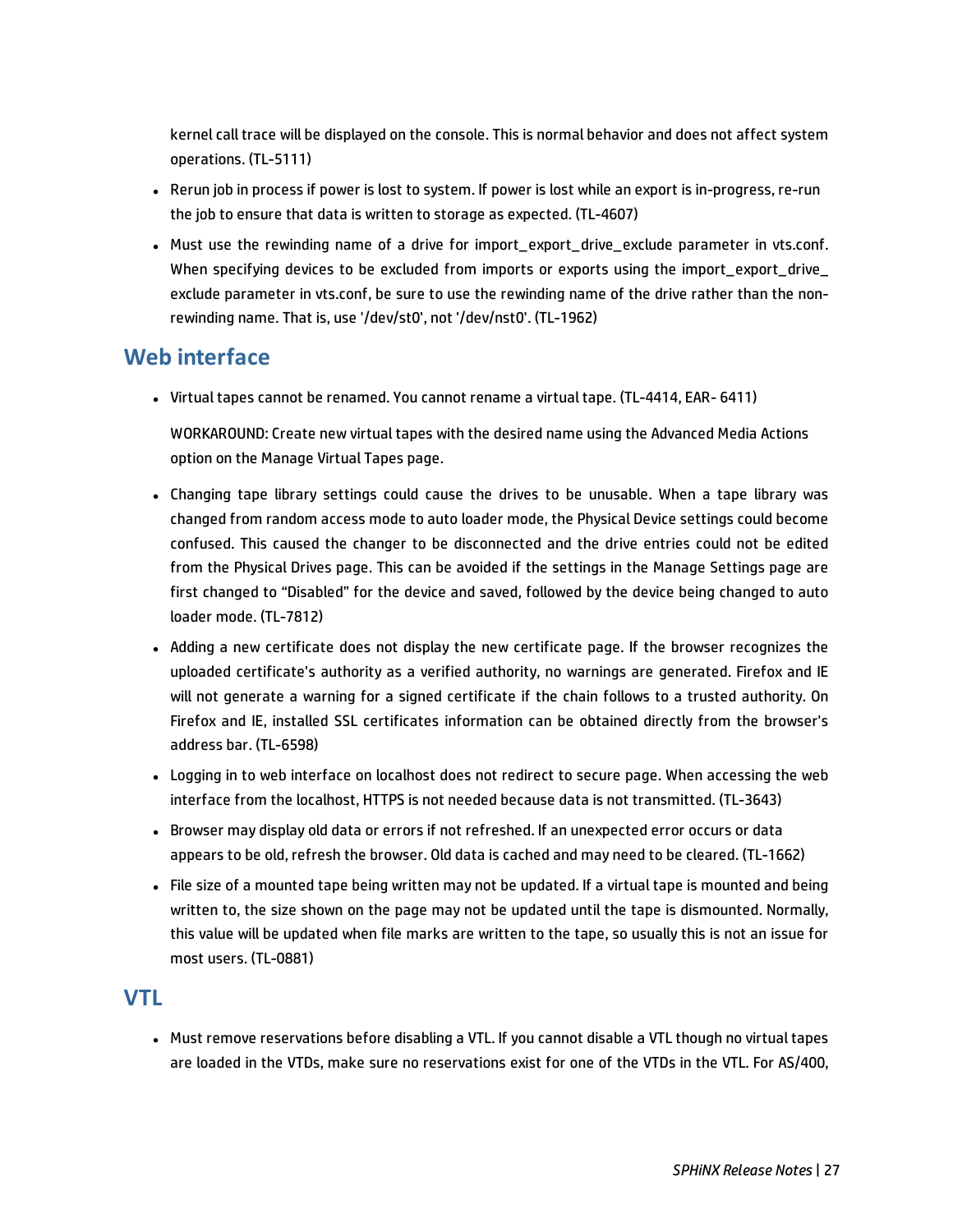this can be done by "varying off" the MLB device or de-allocating the TAP devices. (TL-3837)

• Multiple tape device types may not be supported in a VTL. Using mixed tape devices within the VTL will only function as well as the host backup software functions in that environment. Typically, this can cause the host software to confuse tape types and drive types. It is recommended that all tape drives are of the same type. (TL-3844)

# **Data Encryption (SecureVTS)**

- Tape library must be configured for encryption to support export of encrypted tapes. The external tape library must be correctly configured to allow VTS to manage encryption. Refer to the library documentation for instructions. (TL-6435)
- When encrypting or decrypting a cartridge and TapeServer stops, temporary directory and file are not deleted. Do not stop TapeServer or restart VTS unless the system is quiesced. (TL-3071)

# **Tape-to-Tape export**

- Tape-to-Tape export fails when library is moved to a different port. All devices that are not attached when TapeServer starts must be manually discovered using rescan-scsi-bus.sh. (TL-5698)
- Bus, target, LUN, and device number replaced by friendly name for tape-to-tape exports. In prior releases, when performing a tape-to-tape export job, the drives presented included Bus, Target, LUN, and /dev/nst# as well as the make and model. With the addition of the friendly names to the web interface in 6.04.05, all of this information has been replaced with the friendly name as it's configured in the Physical Drives section of the Manage Settings page. (TL-5844, TL-5155)
- Cartridge remains locked after failed tape-to-tape export from Manage Virtual Tapes page. Tapeto-Tape export performed from the Manage Virtual Tapes page on a cartridge in a pool (not in a VTL) fails and the cartridge is not unlocked after the failure. If the export is done from the Configure Tapes and Pools page, the cartridge is unlocked after the failure. (TL-4536)

### **Migration and stacked export**

• After installing EMC (Legato) NetWorker, the web interface may display the following errors:

FATAL: Ident authentication failed for user "postgres" (PGError)

This is because NetWorker adds an entry for the IPv6 localhost address in the **/etc/hosts** file. This prevents PostgreSQL from working properly. (TL-9353)

WORKAROUND: Change the METHOD field for the ipv6 localhost(::1/128) entry in **/var/lib/pgsql/data/pg\_hba.conf** from "ident" to "trust" as shown below:

host all all ::1/128 trust